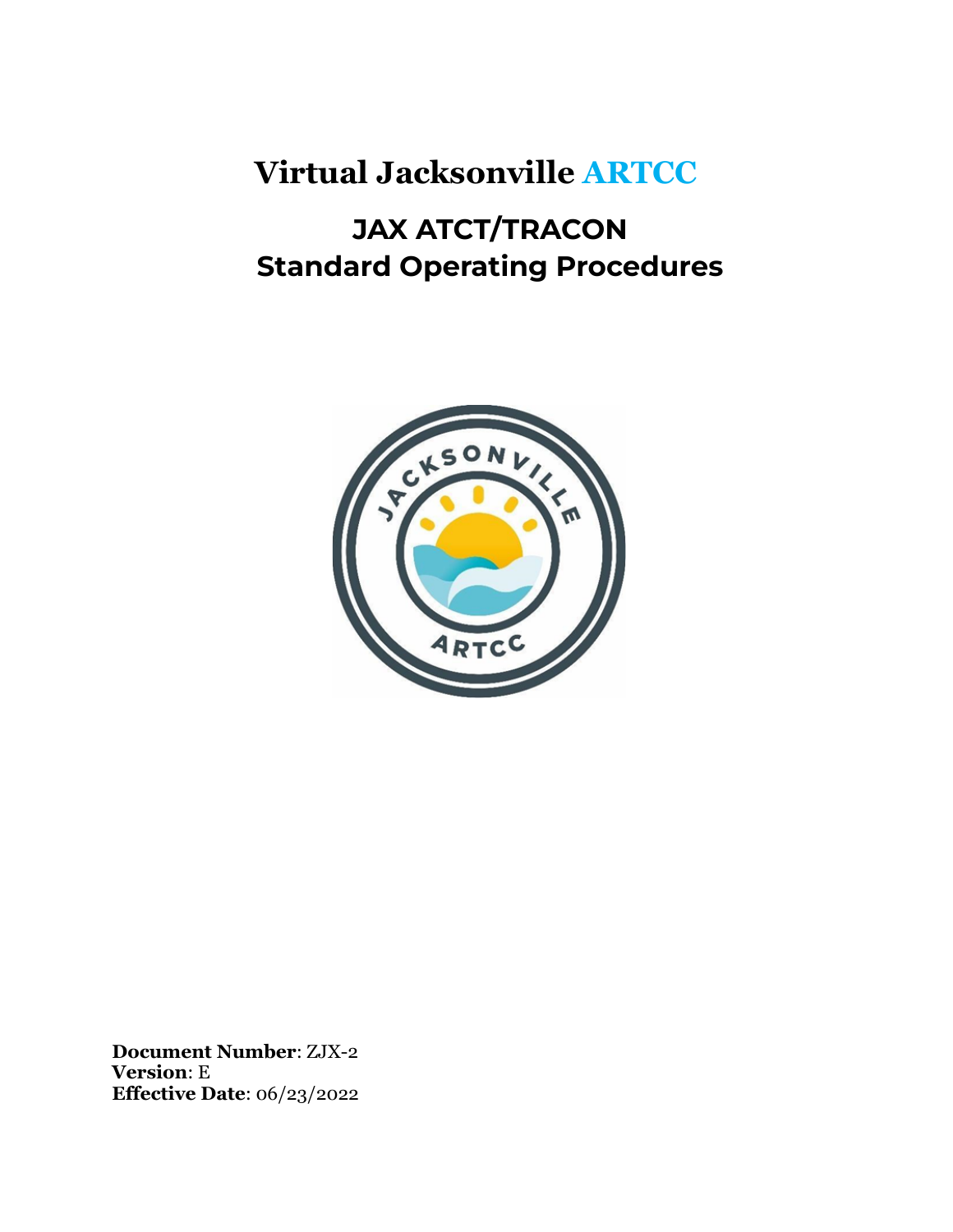# **DOCUMENT INFORMATION**

### **DOCUMENT INFORMATION**

<span id="page-1-0"></span>This handbook establishes the procedures for controlling the JAX ATCT and TRACON. This code applies equally to staff, controllers, and VATSIM members. This document is considered a supplement to any VATSIM and VATSIM United States (VATUSA) policies, procedures, and documents. This document cancels all previous publications and policies and remains in effect until canceled VATSIM, VATUSA, or a subsequent publication of the administrative policy. This document's updates and modifications are published after the appropriate approval process and announcement to the Virtual Jacksonville ARTCC. The ATM, DATM, or their designee(s) will complete all updates and changes to this document.

Michael JBurke

Michael J. Burke

Air Traffic Manager

Virtual Jacksonville ARTCC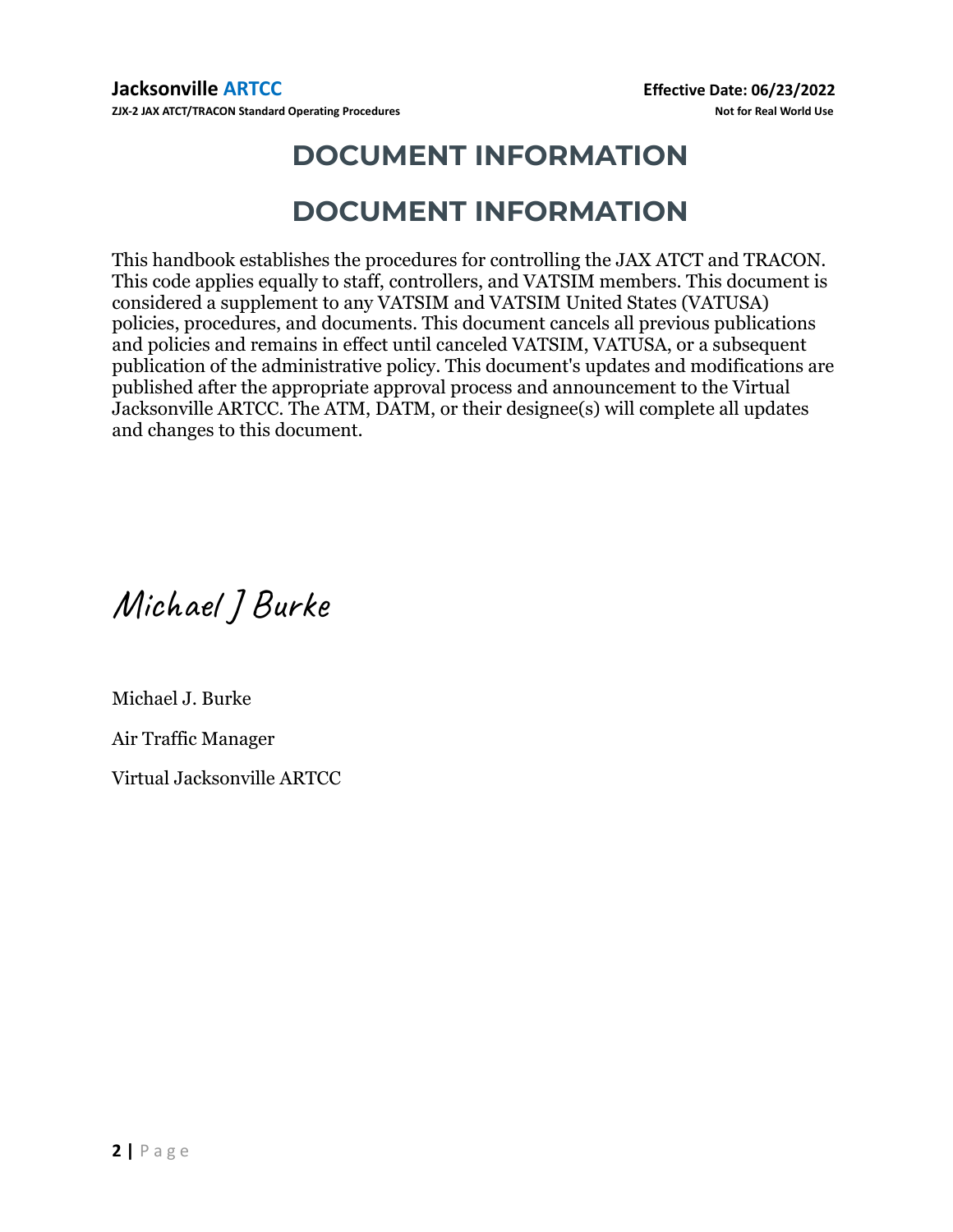<span id="page-2-0"></span>**ZJX-2 JAX ATCT/TRACON Standard Operating Procedures Not for Real World Use**

### **TABLE OF REVISIONS**

| <b>DATE</b> | <b>REVISION</b>                                                                                                                                  | <b>EDITOR/VERSION</b>       |
|-------------|--------------------------------------------------------------------------------------------------------------------------------------------------|-----------------------------|
| 08/26/2014  | <b>Initial Release</b>                                                                                                                           | N/A                         |
| 08/18/2019  | Template Revision,<br><b>STRACON Frequency</b><br>Change,<br>Departure Heading<br>Revision,<br>JAX# SID Assignment<br>Revision                   | Peter Shivery/<br>$ZJX-2.A$ |
| 07/01/2020  | <b>Removal of TRACON</b><br>scratchpad and<br>temporary altitude<br>sections. Removal of<br>pattern altitude<br>instructions for VFR<br>aircraft | Peter Shivery/<br>$ZJX-2.B$ |
| 01/01/2021  | Updated Sectorization of<br>JAX TRACON; Update of<br>Departure IFR Departure<br>Headings                                                         | Maxine Grooms/<br>$ZJX-2.C$ |
| 1/18/2022   | Beacon Codes,<br><b>Controller IDs</b>                                                                                                           | Howard Snider/ ZJX-2.D      |
| 6/23/2022   | Radar Procedural, New<br>Dep Freq for<br>JETIN.JAYJA West Ops,<br><b>ATL Altitude</b><br>restriction                                             | Howard Snider/ZJX-2.E       |
|             |                                                                                                                                                  |                             |
|             |                                                                                                                                                  |                             |
|             |                                                                                                                                                  |                             |
|             |                                                                                                                                                  |                             |
|             |                                                                                                                                                  |                             |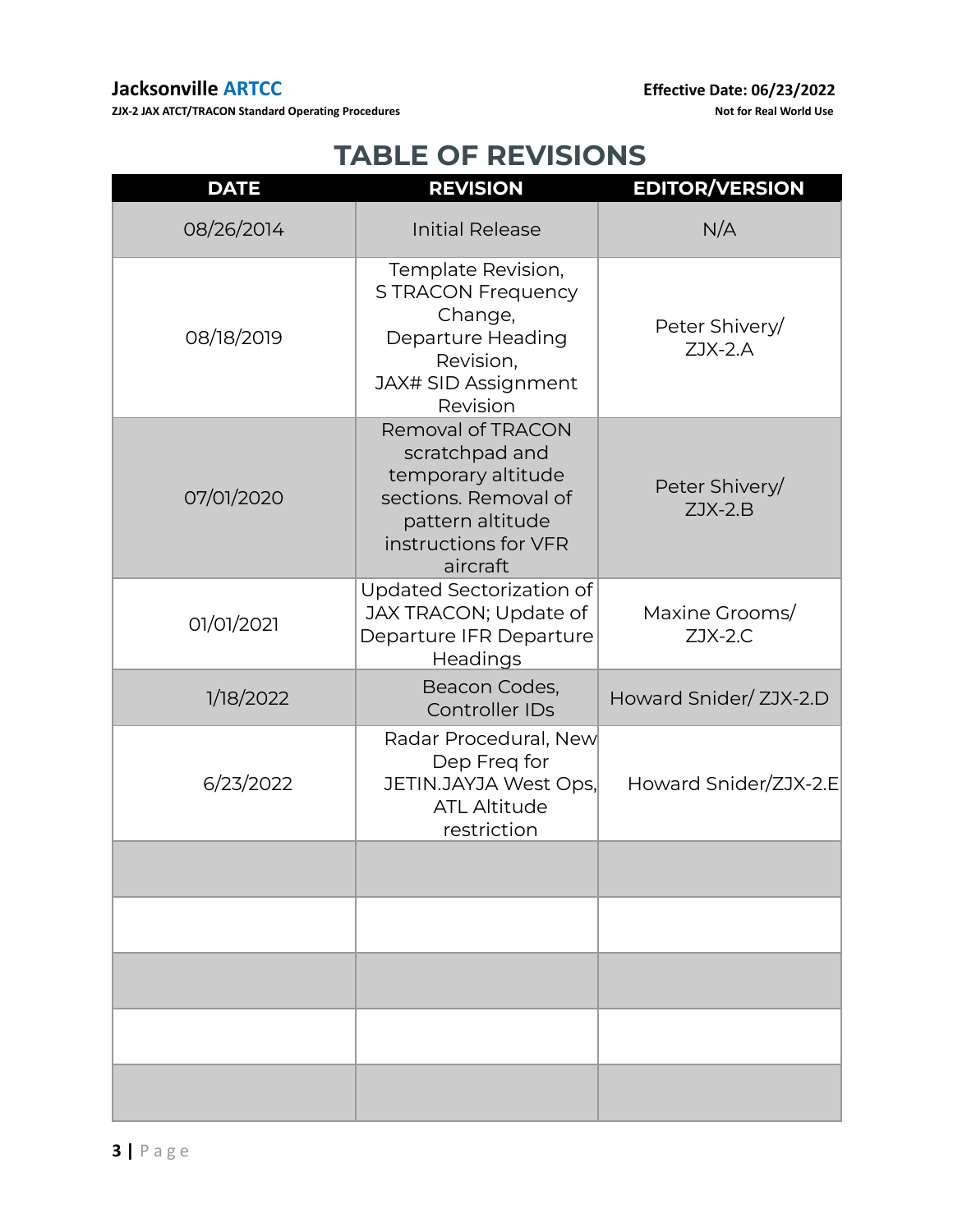**ZJX-2 JAX ATCT/TRACON Standard Operating Procedures Not for Real World Use**

### **TABLE OF CONTENTS**

<span id="page-3-0"></span>

| <b>DOCUMENT INFORMATION</b>               | $\mathbf{2}$   |
|-------------------------------------------|----------------|
| Purpose                                   | $\overline{2}$ |
| Distribution                              | $\overline{2}$ |
| Responsibility                            | $\overline{2}$ |
| <b>Procedural Deviations</b>              | $\overline{2}$ |
| <b>Updates and Changes</b>                | $\overline{2}$ |
| Cancellation                              | $\overline{2}$ |
| <b>TABLE OF REVISIONS</b>                 | 3              |
| <b>TABLE OF CONTENTS</b>                  | 4              |
| <b>CHAPTER 1. OPERATIONAL POSITIONS</b>   | 7              |
| <b>CHAPTER 2. CLEARANCE DELIVERY (CD)</b> | 8              |
| 2.1 Responsibilities                      | 8              |
| 2.2 IFR Departure Instructions            | 8              |
| 2.2.1 IFR Altitudes                       | 8              |
| 2.2.2 IFR Routing                         | 8              |
| 2.2.3 Departure Frequency                 | 9              |
| 2.2.4 Facility Beacon Codes               | 9              |
| 2.3 VFR Departure Instructions            | 10             |
| 2.4 Scratchpads                           | 10             |
| <b>CHAPTER 3. GROUND CONTROL (GC)</b>     | 11             |
| 3.1 Area of Responsibilities              | 11             |
| 3.2 Pushback and Startups                 | 11             |
| 3.3 Intersection Departures               | 11             |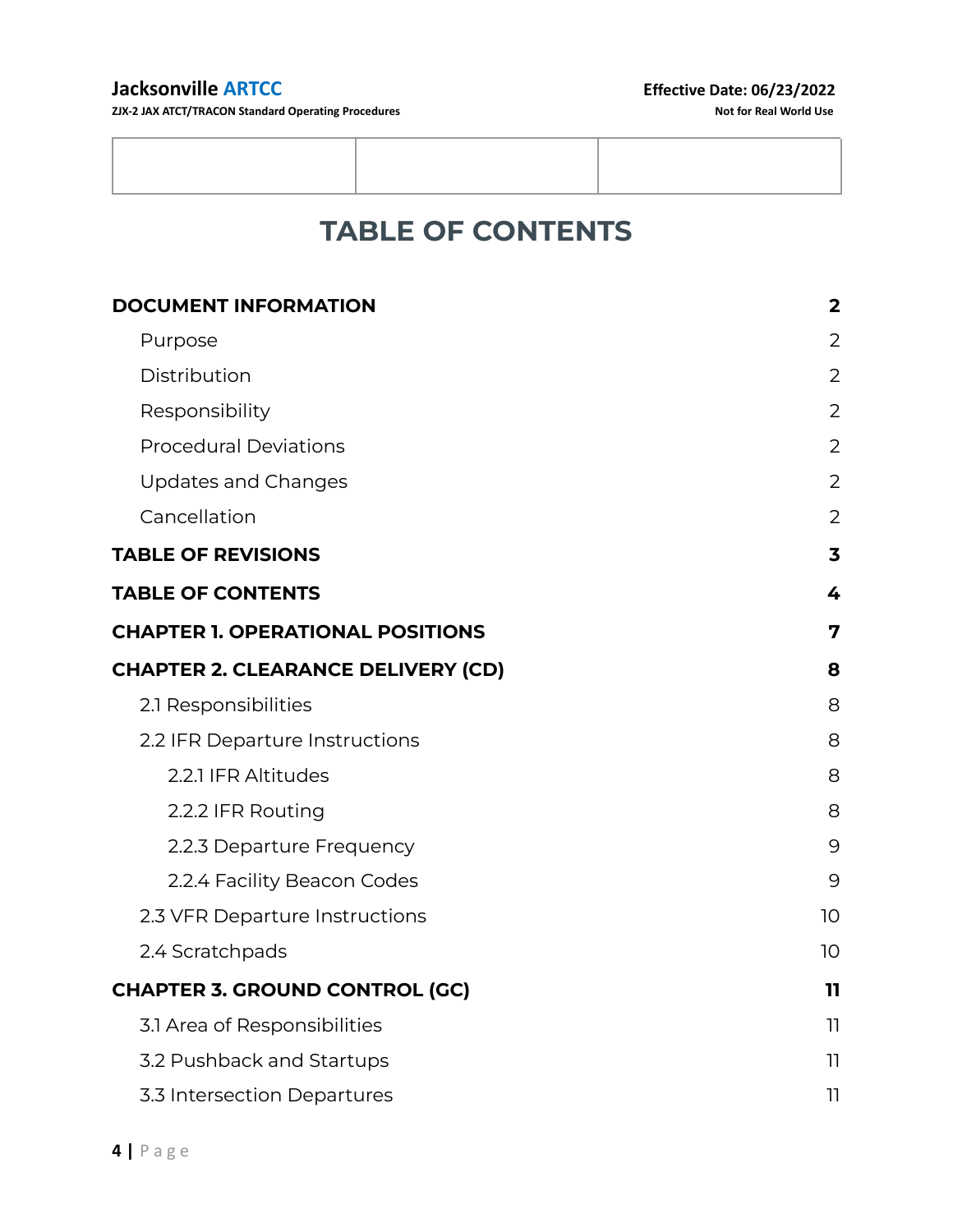# **ZJX-2 JAX ATCT/TRACON Standard Operating Procedures**

| 3.4 ATIS                                   | 11 |
|--------------------------------------------|----|
| 3.5 Active Runway Operations               | 11 |
| 3.6 Handoffs                               | 11 |
| <b>CHAPTER 4. TOWER/LOCAL CONTROL (LC)</b> | 12 |
| 4.1 Area of Responsibility                 | 12 |
| 4.2 Active Runway Selection                | 12 |
| 4.3 Runway Change Checklist                | 12 |
| 4.4 Departure Procedures                   | 13 |
| 4.5 Departure Headings                     | 14 |
| 4.5.1 Standard Departure Headings          | 14 |
| 4.5.2 Alternate Departure Headings         | 14 |
| 4.6 Arrival Procedures                     | 15 |
| 4.7 Practice Approach Procedure            | 15 |
| 4.8 Go Around/Missed Approach Procedure    | 15 |
| 4.9 VFR Pattern                            | 15 |
| 4.10 Automatic Releases                    | 15 |
| 4.11 Visual Tower                          | 16 |
| 4.12 ATIS                                  | 16 |
| <b>CHAPTER 5. TRACON</b>                   | 17 |
| 5.1 Sector Table                           | 17 |
| 5.3 Sectorization Description              | 17 |
| 5.4 Airspace Diagrams                      | 18 |
| 5.5 General Procedures                     | 20 |
| 5.5.1 VFR Aircraft                         | 20 |
| 5.5.2 Handoffs and Radar Tracking          | 20 |
| 5.5.3 Releases and Rolling Calls           | 20 |
| 5.5.4 Departure Procedures                 | 21 |
| 5.5.5 Arrival Procedures                   | 21 |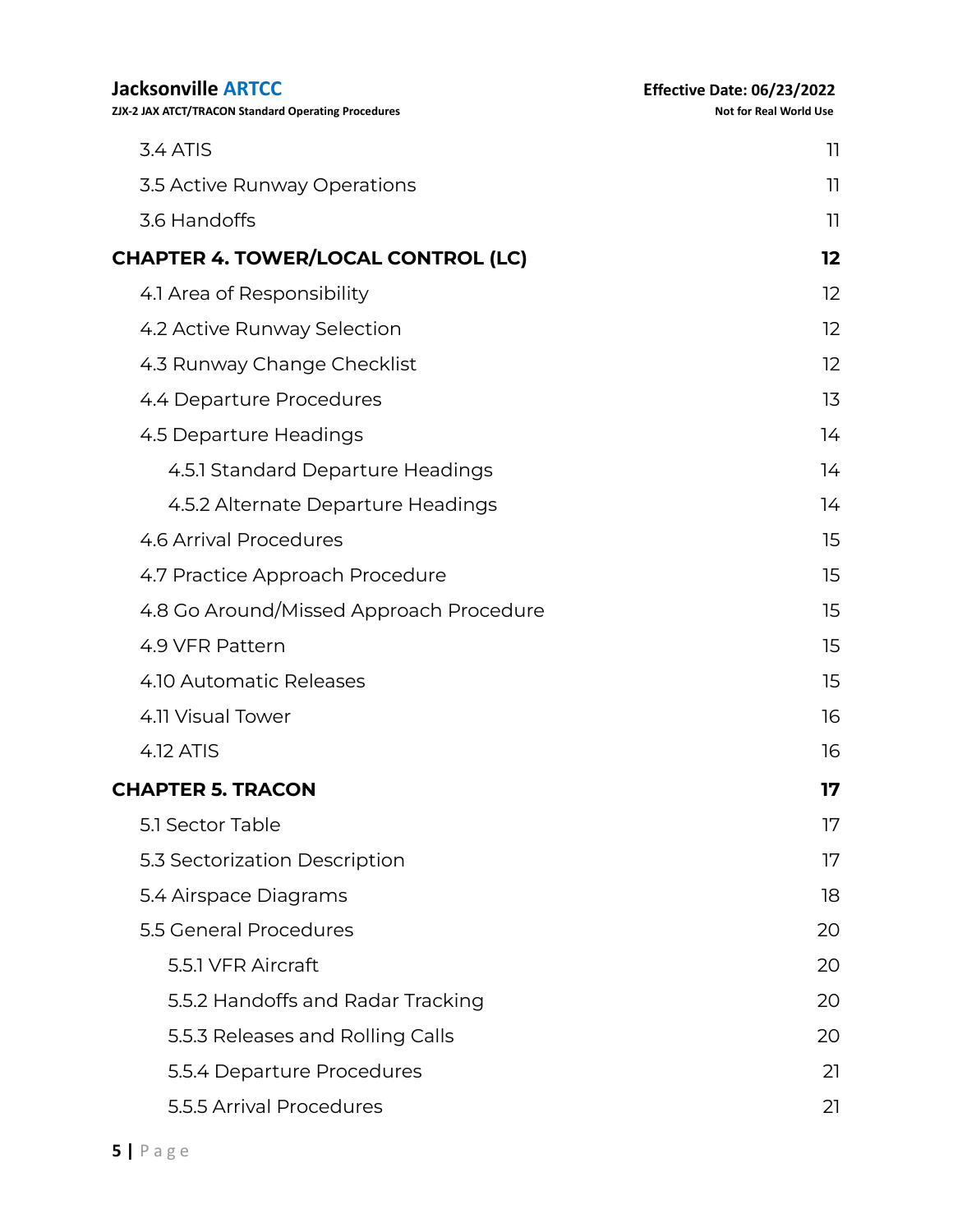#### **Jacksonville ARTCC Effective Date: 06/23/2022 ZJX-2 JAX ATCT/TRACON Standard Operating Procedures**

| <b>Not for Real World Use</b> |  |  |  |
|-------------------------------|--|--|--|
|-------------------------------|--|--|--|

| 5.6 Sector Procedures      | 22 |
|----------------------------|----|
| 5.6.1 North (N) Area       | 22 |
| 5.6.2 Arrival (R) Area     | 22 |
| 5.6.3 East (E) Area        | 22 |
| 5.6.4 West (W) Area        | 23 |
| 5.6.5 Final (J) Sector     | 23 |
| 5.6.6 Satellite (S) Sector | 24 |
| 5.6.5 Vitts (V) Sector     | 25 |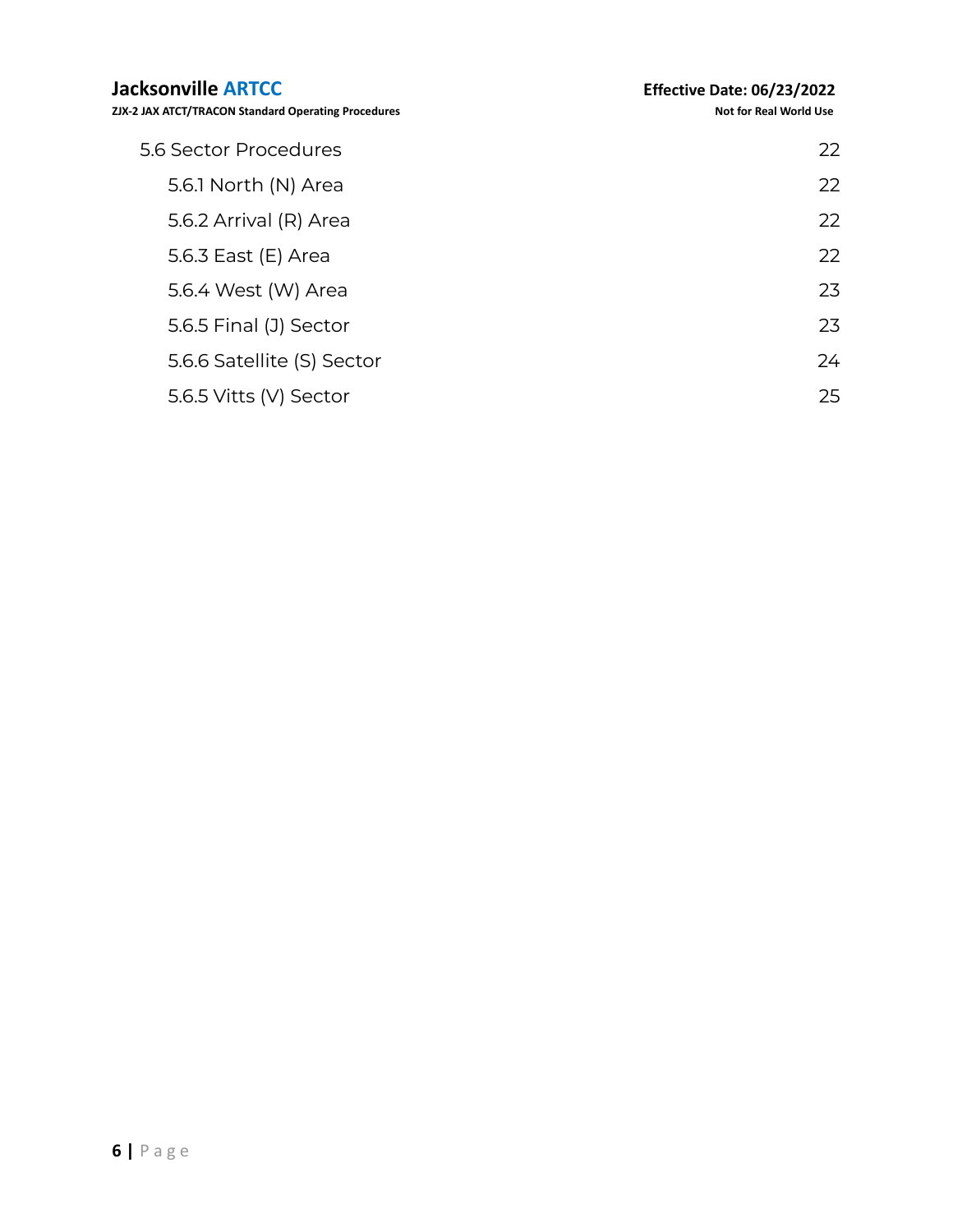### **CHAPTER 1. OPERATIONAL POSITIONS**

<span id="page-6-0"></span>

| <b>Position</b> | <b>Radio Name</b>                            | <b>Callsign</b> | <b>Relief</b> | <b>Symbol</b> | <b>Frequency</b> |
|-----------------|----------------------------------------------|-----------------|---------------|---------------|------------------|
| Delivery        | <b>Jacksonville</b><br>Clearance<br>Delivery | JAX_DEL         |               | 3JD           | 119.500          |
| Ground          | <b>Jacksonville</b><br>Ground                | JAX_GND         |               | 3JG           | 121.900          |
| Tower           | <b>Jacksonville</b><br>Tower                 | JAX_TWR         |               | 3JT           | 118.300          |

#### **Table 1. JAX ATCT Operational Positions**

#### **Table 2. JAX TRACON Operational Positions**

| <b>Sector</b> | <b>Sector Name</b> | <b>Callsign</b>  | <b>Relief</b> | <b>Symbol</b> | <b>Frequency</b> |
|---------------|--------------------|------------------|---------------|---------------|------------------|
| $N^*$         | <b>North</b>       | <b>JAX_N_APP</b> | <b>IN</b>     | <b>3N</b>     | 127.000          |
| W             | West               | JAX_W_APP        | <b>IW</b>     | 3W            | 127.775          |
| E             | East               | JAX E APP        | 1E            | 3E            | 132.775          |
| R             | Arrival            | JAX_R_APP        | 1R            | 3R            | 119.000          |
| J             | Final              | JAX_J_APP        | כו            | 3J            | 119.850          |
| S             | Satellite          | JAX_S_APP        | 1S            | 3S            | 120.750          |
| V             | Vitts              | JAX_V_APP        | 1V            | 3V            | 118.600          |

**Bold/asterisk** designates a primary position.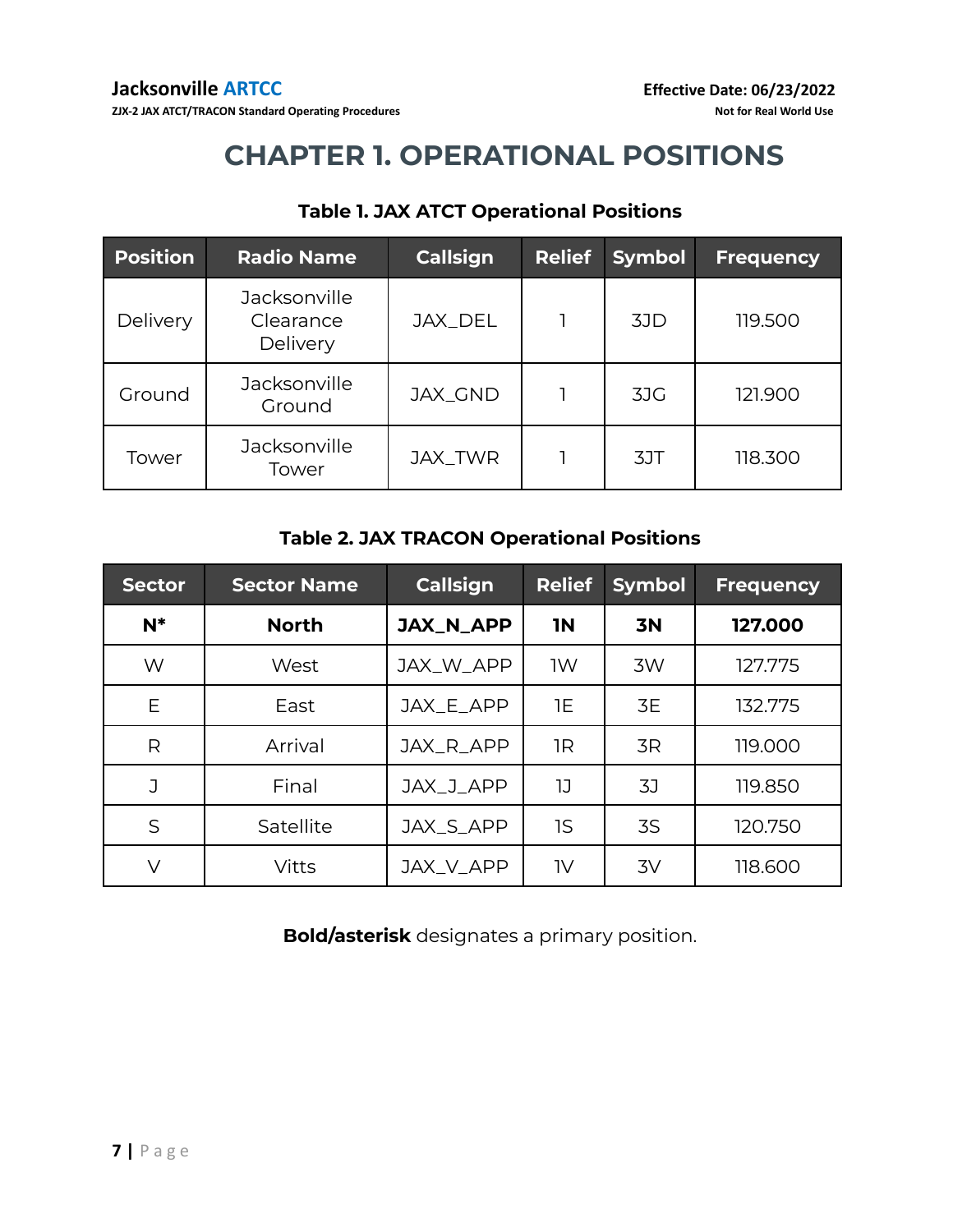### **CHAPTER 2. CLEARANCE DELIVERY (CD)**

### <span id="page-7-1"></span><span id="page-7-0"></span>**2.1 Responsibilities**

1. Issue ATC clearances to all departing VFR and IFR aircraft.

### <span id="page-7-2"></span>**2.2 IFR Departure Instructions**

### <span id="page-7-3"></span>**2.2.1 IFR Altitudes**

- 1. Instruct all pilots to maintain 3,000 feet and to expect filed cruise altitude (if higher) ten minutes after departure.
- 2. All filed cruise altitudes must be checked for validity in accordance with our neighboring ARTCC LOAs and direction of travel.
- 3. ATL/PDK bound traffic should be filed at an **odd** altitude AOB FL310.

### <span id="page-7-4"></span>**2.2.2 IFR Routing**

- 1. All aircraft not filing a SID, with a filed cruise altitude of 10,000 feet or above, shall be assigned the JAX# departure.
- 2. All aircraft not filing a SID, with a filed cruise altitude below 10,000 feet, shall be assigned radar vectors to their first filed fix.
- 3. All routes must be checked for compliance with neighboring ARTCC LOAs. Aircraft who do not file these routes should have them amended appropriately.
	- a. Aircraft unable to accept preferred routes must not be cleared until coordination has occurred between affected/staffed facilities.
- 4. KJAX RNAV Departures are **Turbojet Only Departures.** Ensure that all non turbojet aircraft are on appropriate SIDs and STARs.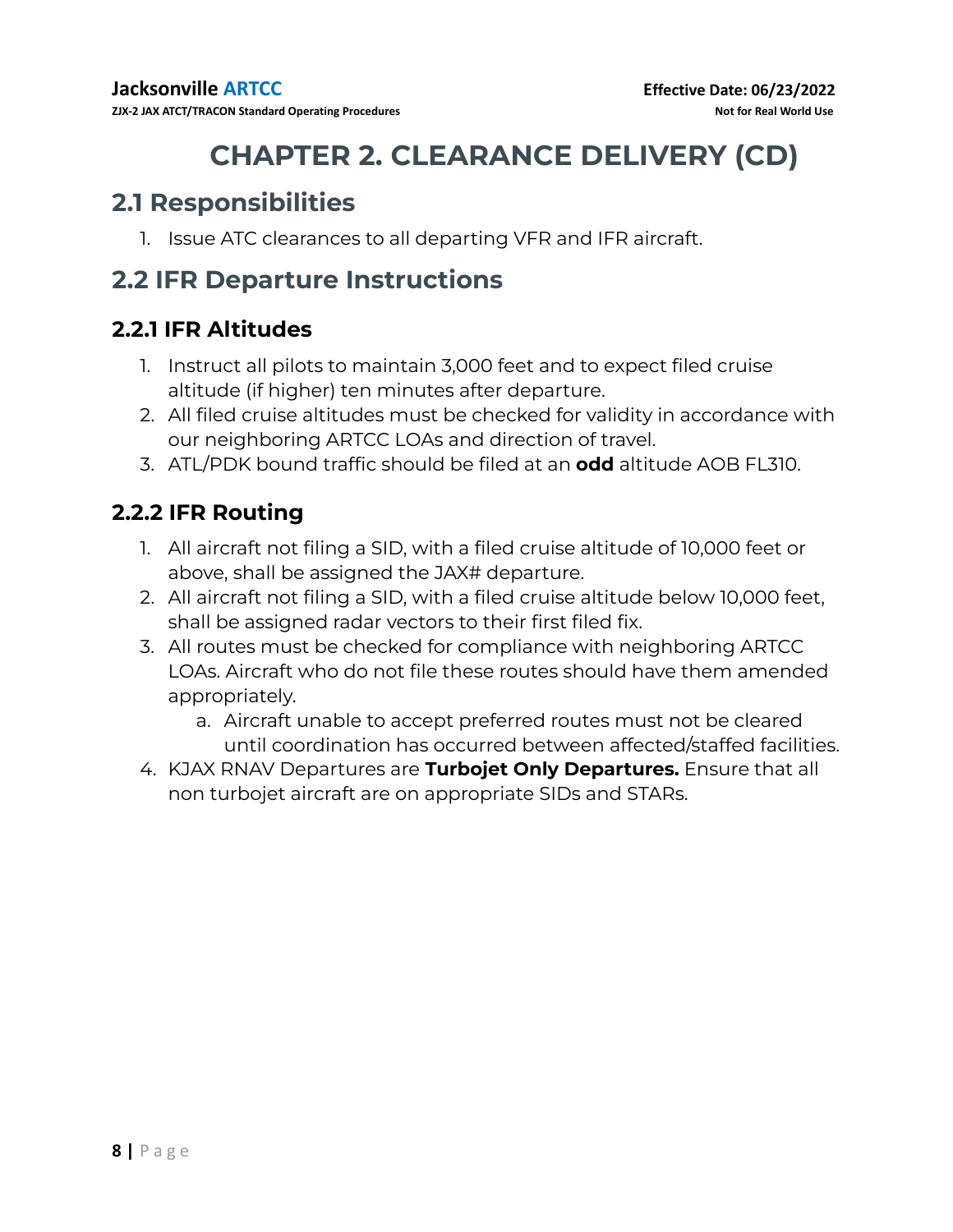#### <span id="page-8-0"></span>**2.2.3 Departure Frequency**

1. Table 3 describes the appropriate departure frequency for direction of travel.

| <b>Direction</b> | <b>SID</b>                            | <b>Departure Position (Frequency)</b> |
|------------------|---------------------------------------|---------------------------------------|
| N, NE            | CROSB#, JAX#                          | N (127.000)                           |
| Ε                | JAX#                                  | E (132.770)                           |
| SE, S, SW        | EXBOX#, SAWGY#,<br>JAX#               | E (132.770)                           |
| <b>NW</b>        | ARNEY#, JAX#                          | N (127.000)                           |
| W                | JETIN#, JAX#                          | N (127.000)                           |
| <b>SW</b>        | <b>JETIN.JAYJA</b><br>(WEST OPS ONLY) | W (127.775)                           |

#### **Table 3. Departure Frequency Assignment**

### <span id="page-8-1"></span>**2.2.4 Facility Beacon Codes**

1. All departing aircraft shall be assigned a unique beacon code in compliance with Table 4.

#### **Table 4. JAX ATCT Beacon Codes**

<span id="page-8-2"></span>

| <b>Departure Flight Rules</b> | <b>Beacon Range (Low-High)</b> |  |  |
|-------------------------------|--------------------------------|--|--|
| IFR                           | 2601-2677                      |  |  |
| VFR                           | 2601-2677                      |  |  |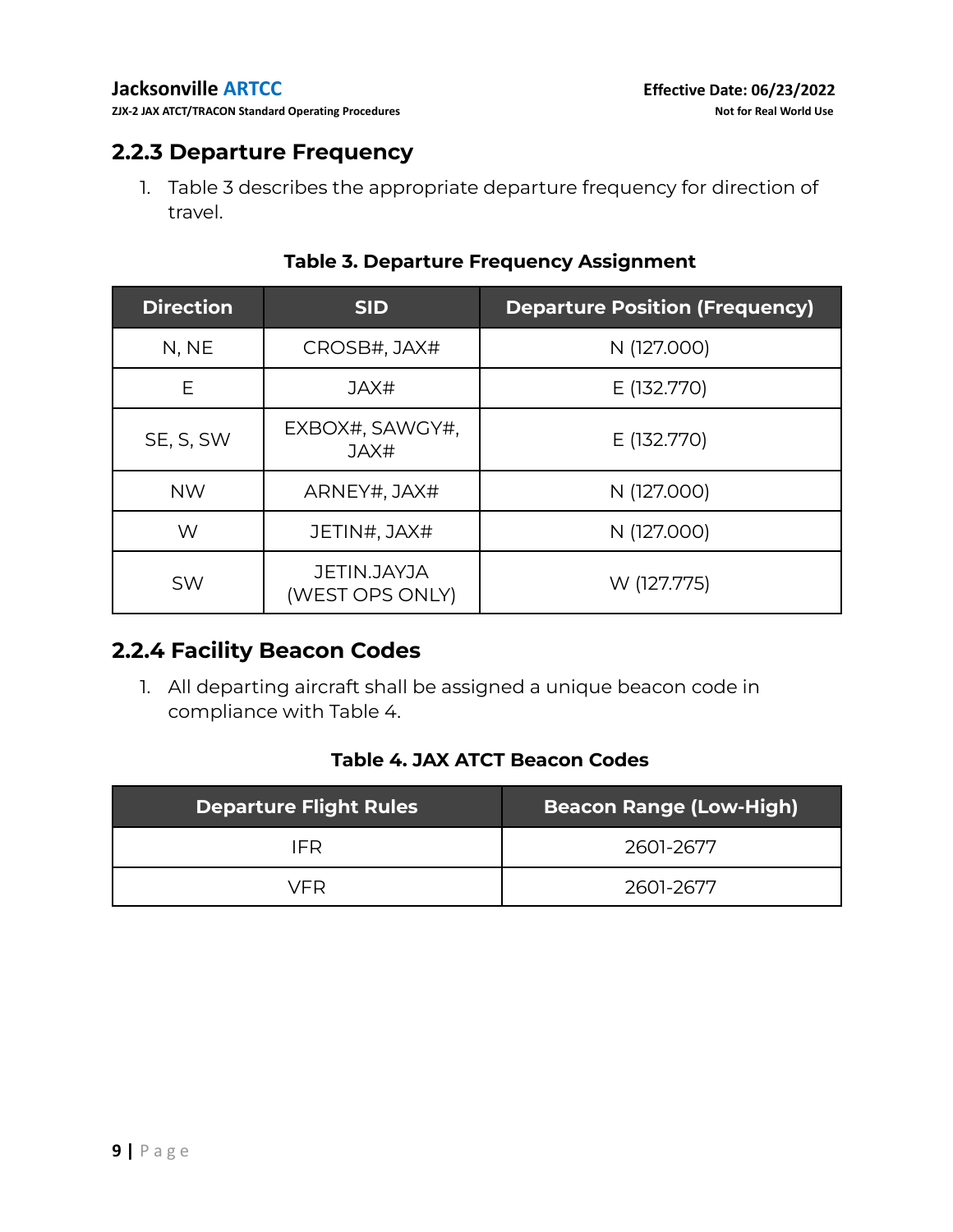### **2.3 VFR Departure Instructions**

- 1. VFR Altitudes
	- a. If aircraft are not remaining in the pattern, issue the instruction *"Maintain VFR at or below 3,000 feet."*
- 2. VFR aircraft not remaining within the pattern shall be given a departure frequency. Departure frequencies shall be determined by Table 3.
- 3. Assign all non-pattern VFR aircraft a unique VFR beacon code in compliance with Table 4.

### <span id="page-9-0"></span>**2.4 Scratchpads**

1. To assist TRACON controllers, CD shall input appropriate scratchpad entries into the flight plan, as outlined in Table 5, after the clearance has been issued.

| <b>SID/Type of Flight</b>   | <b>Scratchpad Entry</b> |
|-----------------------------|-------------------------|
| ARNEY#                      | <b>ARN</b>              |
| CROSB#                      | <b>CRO</b>              |
| EXBOX#                      | <b>EXB</b>              |
| JAX#                        | <b>JAX</b>              |
| JETIN#                      | <b>JET</b>              |
| SAWGY#                      | <b>SAW</b>              |
| VFR No Flight Following     | N/A                     |
| <b>VFR Flight Following</b> | <b>VFF</b>              |

#### **Table 5. Jacksonville Scratchpad Entries**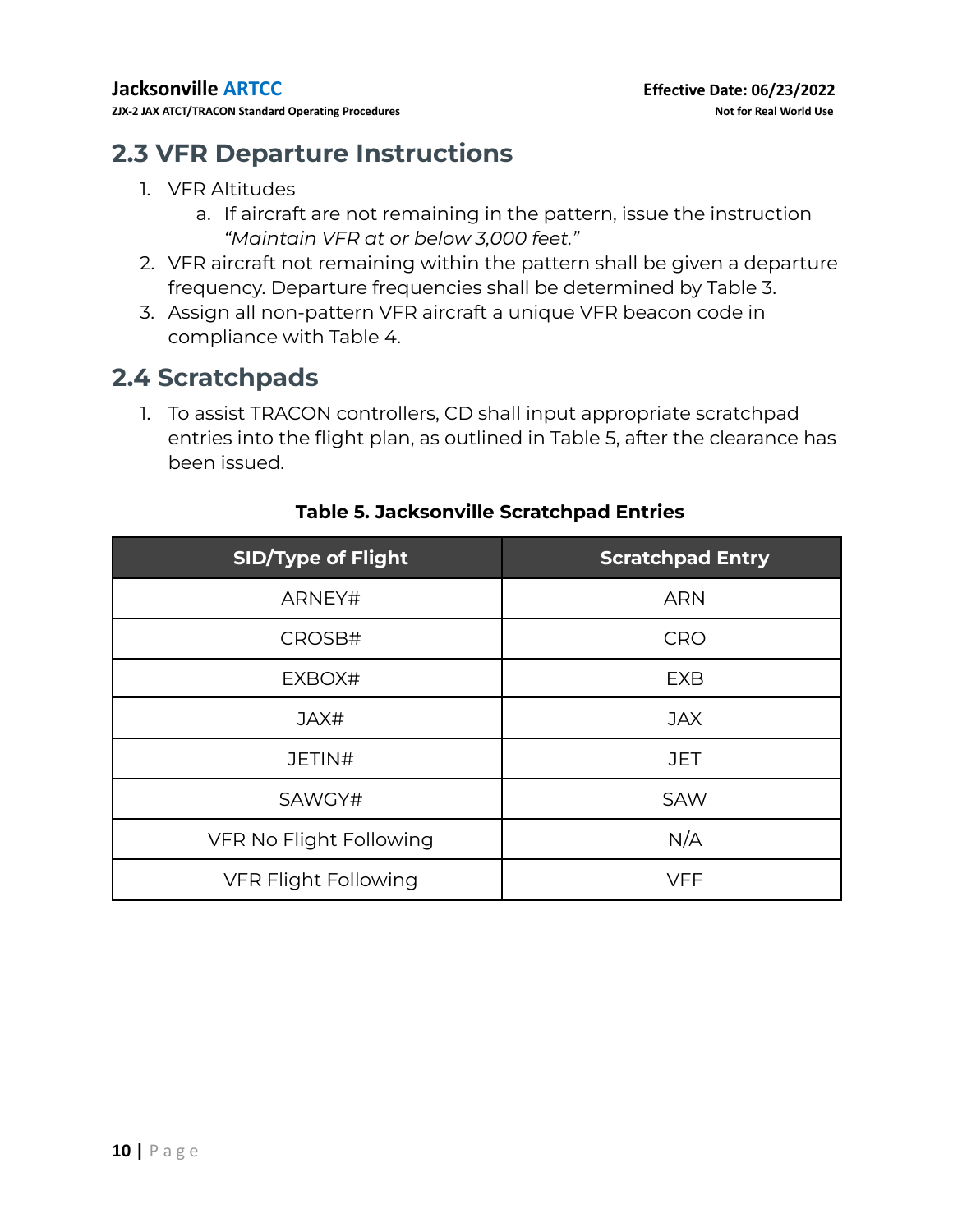### **CHAPTER 3. GROUND CONTROL (GC)**

### <span id="page-10-1"></span><span id="page-10-0"></span>**3.1 Area of Responsibilities**

1. GC has control of all movement areas except the active runway.

### <span id="page-10-2"></span>**3.2 Pushback and Startups**

- 1. GC does not authorize pushbacks or startups unless the aircraft pushing back will enter a controlled area during pushback.
	- a. In these instances, aircraft should be instructed *"Push and start approved, push tail facing (direction)."* The direction should keep the aircraft pointed in the direction the aircraft will taxi.
	- b. If the pilot calls to push, and no controlled area will be penetrated, simply advise the pilot *"Push and start at pilot's discretion."*

### <span id="page-10-3"></span>**3.3 Intersection Departures**

1. GC must advise LC of all intersection departures verbally or through the chatbox.

### <span id="page-10-4"></span>**3.4 ATIS**

1. GC shall ensure pilots have the current ATIS prior to the aircraft being handed off to LC.

### <span id="page-10-5"></span>**3.5 Active Runway Operations**

- 1. GC will control all aircraft taxiing/proceeding across an active runway.
- 2. All active runway crossings must be approved verbally or through the chat box by LC.

### <span id="page-10-6"></span>**3.6 Handoffs**

1. GC shall instruct aircraft to *"Contact Jacksonville Tower (frequency)"* unless otherwise agreed upon by LC.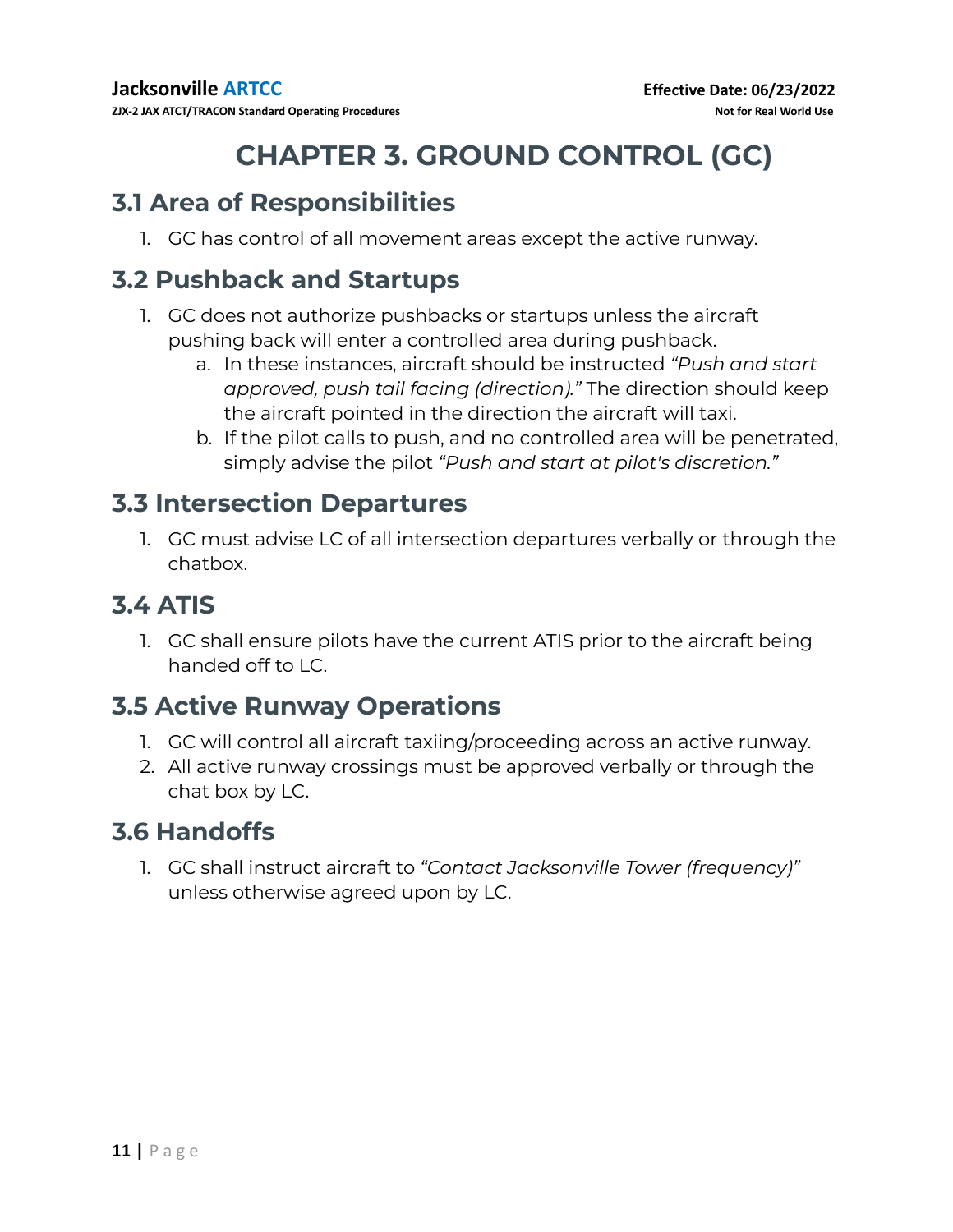### **CHAPTER 4. TOWER/LOCAL CONTROL (LC)**

### <span id="page-11-1"></span><span id="page-11-0"></span>**4.1 Area of Responsibility**

1. LC has responsibility for a five mile radius from the JAX field from surface up to and including 3,000 MSL.

### <span id="page-11-2"></span>**4.2 Active Runway Selection**

- 1. JAX runway use program utilizes East Operations (Runway 8 and Runway 14) when the wind component is less than 10 knots.
- 2. In East Operations, Runway 8 shall be used for arrivals and Runway 14 shall be used for departures except for heavy departures.
- 3. In West Operations, Runway 26 shall be used for arrivals and Runway 32 shall be used for departures except for heavy departures.

### <span id="page-11-3"></span>**4.3 Runway Change Checklist**

- 1. When changing runways, LC must verbally coordinate with the appropriate TRACON position(s).
	- a. LC shall be responsible for coordinating the last departure off the previously used runway and the first departure off the newly selected active runway(s).
	- b. TRACON shall be responsible for coordinating the last arrival on the previously used runway and the first arrival on the newly selected active runway.
- 2. Notify TRACON of the new runway configuration and last departure and arrivals.
- 3. When notified by TRACON, stop all departures on the present configuration.
- 4. Notify GC of the new runway configurations and divert all departures to the new runways.
- 5. When TRACON is ready for the new configuration, TRACON will notify LC. Upon completion of notification, departures may resume with the new configuration.
- 6. Ensure ATIS has been updated to reflect the new configuration.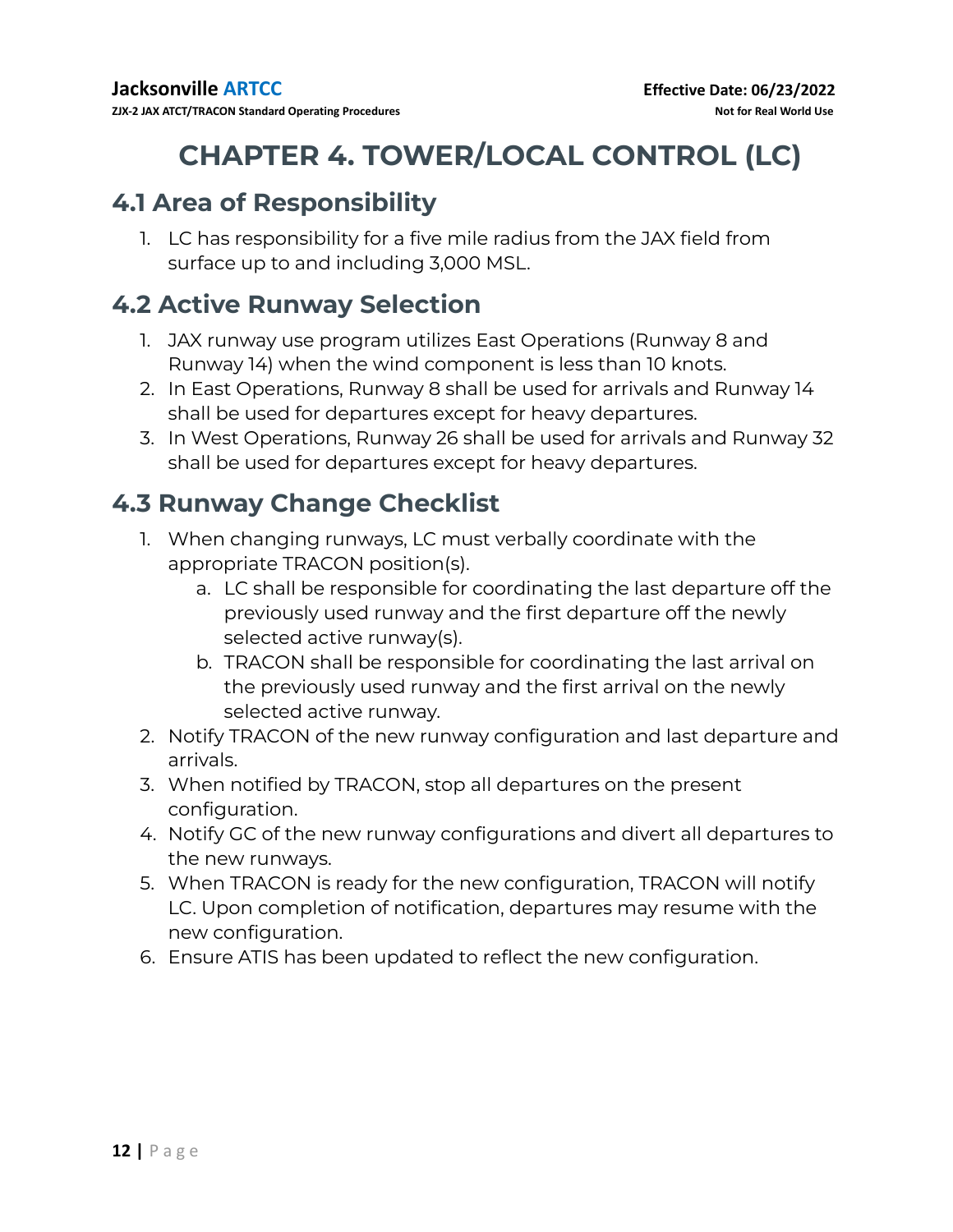### <span id="page-12-0"></span>**4.4 Departure Procedures**

- 1. LC will provide initial separation for aircraft in the LC airspace.
- 2. LC shall provide initial separation between successive departures.
- 3. When automatic departures are in effect, IFR departures may be released on a heading in compliance with Section 4.5, climbing to 3,000 feet. Aircraft shall be assigned a departure heading towards the receiving TRACON sector's (**N**, **E**, or **W**) airspace.
- 4. When automatic releases are in effect, VFR departures may be released on a heading in compliance with Section 4.5, climbing at or below 3,000 feet. Aircraft shall be assigned a departure heading towards the receiving TRACON sector's (**N**, **E**, or **W**) airspace.
- 5. TRACON has control for turns leaving the departure portion of the tower operations area.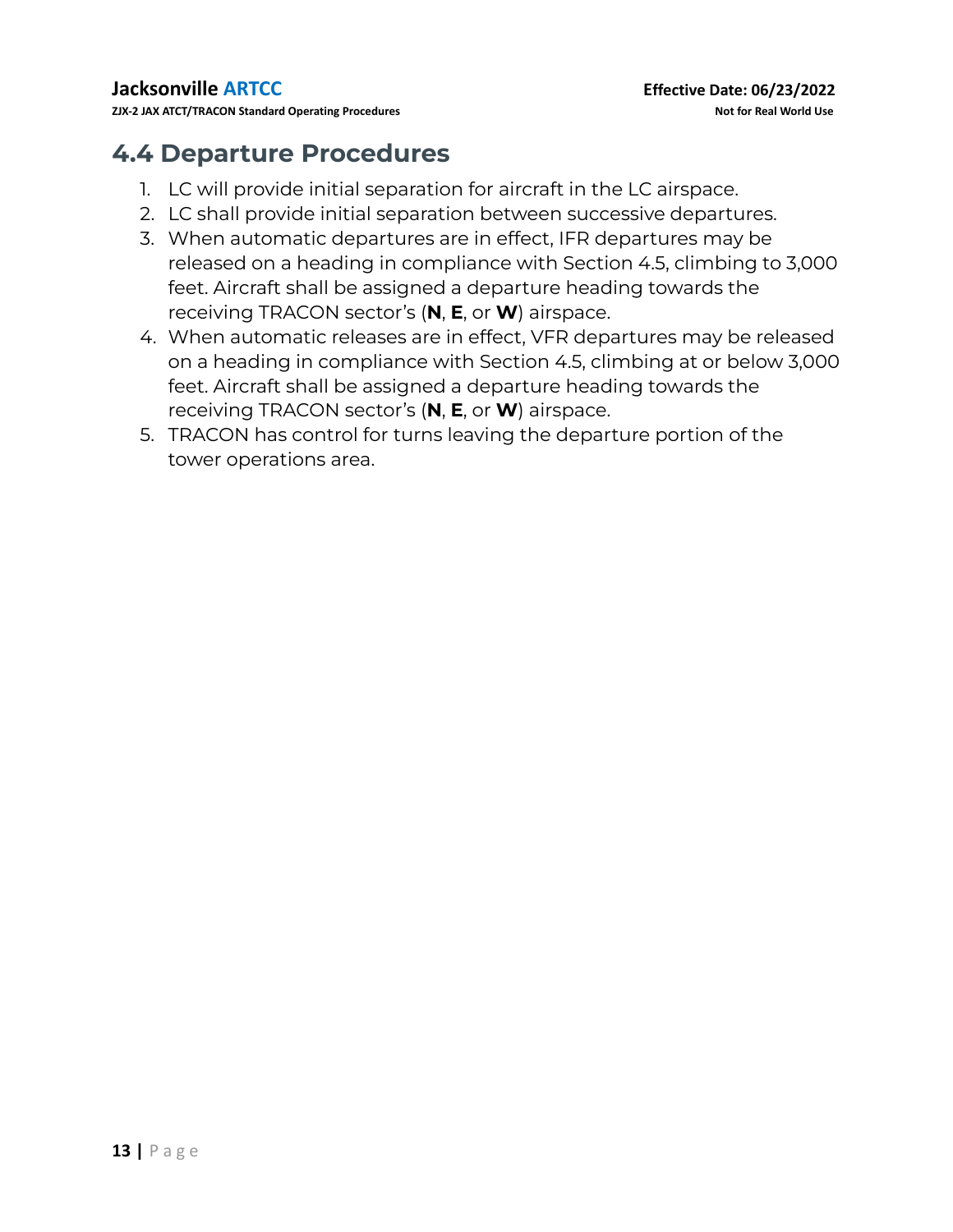**ZJX-2 JAX ATCT/TRACON Standard Operating Procedures Not for Real World Use**

### <span id="page-13-0"></span>**4.5 Departure Headings**

#### <span id="page-13-1"></span>**4.5.1 Standard Turbojet Departure Headings**

1. Assign a standard departure heading to IFR turbojet departures, as outlined in Table 6, based on an aircraft's direction of travel.

|                                               | To "S" TRACON Sector | To "N" TRACON Sector                                               |
|-----------------------------------------------|----------------------|--------------------------------------------------------------------|
| East Operations<br>Runway 8/14                | $140^\circ$          | Runway 8:080°<br>Runway 14: 070°                                   |
| <b>West Operations</b><br><b>Runway 26/32</b> | $220^\circ$          | $320^\circ$<br>$(260^\circ)$ for west and<br>southwest departures) |

#### **Table 6. Standard TURBOJET Departure Headings**

#### <span id="page-13-2"></span>**4.5.2 Standard PROP Departure Headings**

1. Assign an alternate departure heading as depicted in Figure 1 to achieve separation between IFR prop departures

#### **Figure 1. Standard Departure Headings**

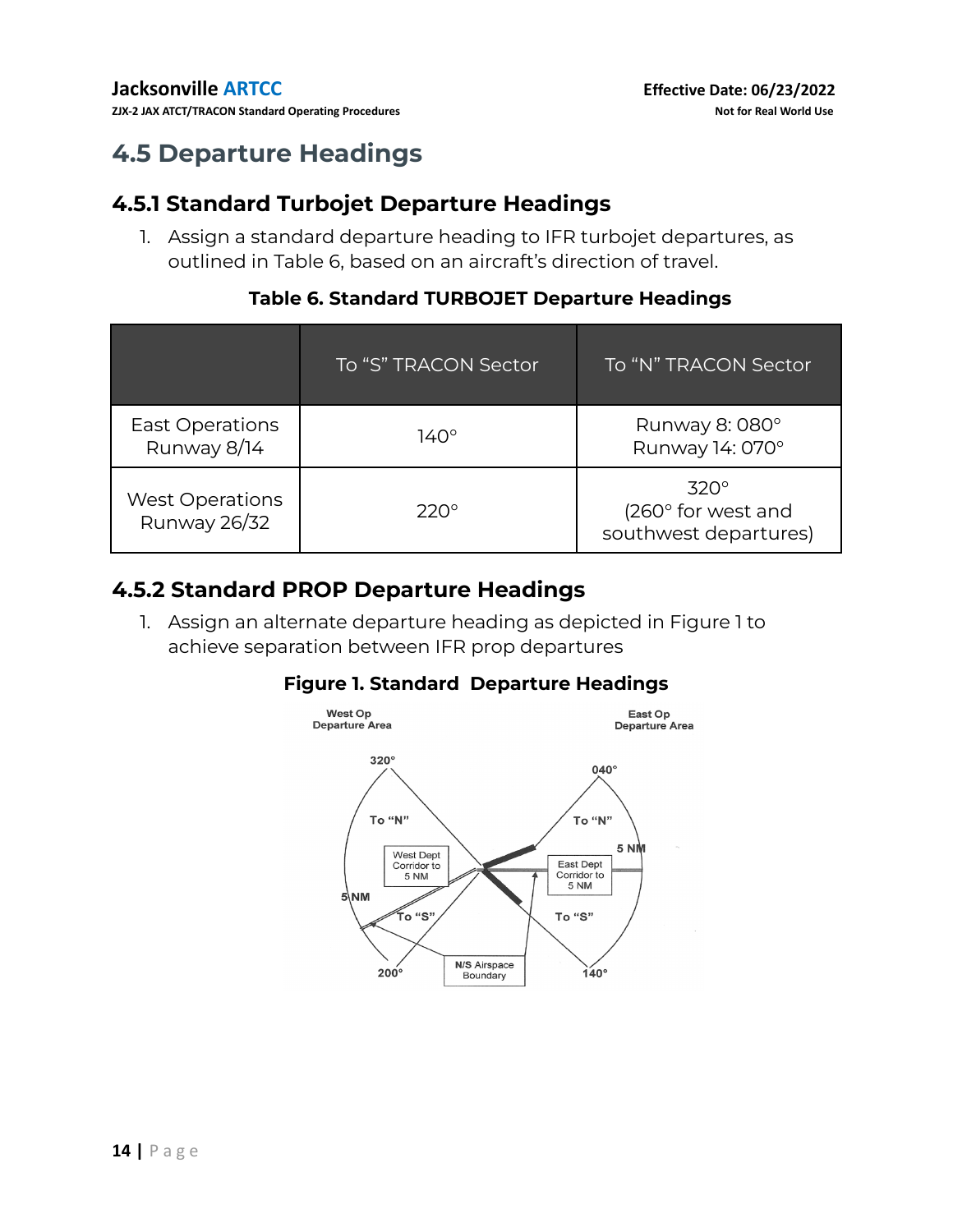### <span id="page-14-0"></span>**4.6 Arrival Procedures**

- 1. LC shall be responsible for separation of all arrival aircraft that have been handed off by TRACON from all departing aircraft still under LC jurisdiction.
- 2. Communication transfer must be completed prior to five nautical miles from the runway.
- 3. LC shall not change the approach sequence without coordination with TRACON.

### <span id="page-14-1"></span>**4.7 Practice Approach Procedure**

- 1. Practice approach climb-out instructions will be given by TRACON.
- 2. A heading of 360° degrees and 2,000 feet will be given to aircraft conducting multiple approaches.
- 3. Upon completion and leaving the multiple approach pattern, standard departure heading and an altitude of 3.000 feet will then be assigned.
- 4. All aircraft conducting practice approaches will be handed to **J**.

### <span id="page-14-2"></span>**4.8 Go Around/Missed Approach Procedure**

- 1. Missed approach procedure depends on the operations of JAX.
	- a. If East Operations, LC shall assign 070° and 2,000 feet.
	- b. If West Operations, LC shall assign 320° and 2,000 feet.
- 2. LC must coordinate with TRACON verbally or via the chat box prior to a frequency change.
- 3. Aircraft will be handed off to appropriate departure controller (**N**, **E**, or **W)**

### <span id="page-14-3"></span>**4.9 VFR Pattern**

- 1. The VFR pattern will be at or below 1,500 feet.
- 2. All runways utilize left traffic.

### <span id="page-14-4"></span>**4.10 Automatic Releases**

1. LC is authorized automatic releases from the TRACON controller so long as the aircraft departs on the pre-coordinated active departing runway(s) on approved departure headings in Section 4.5.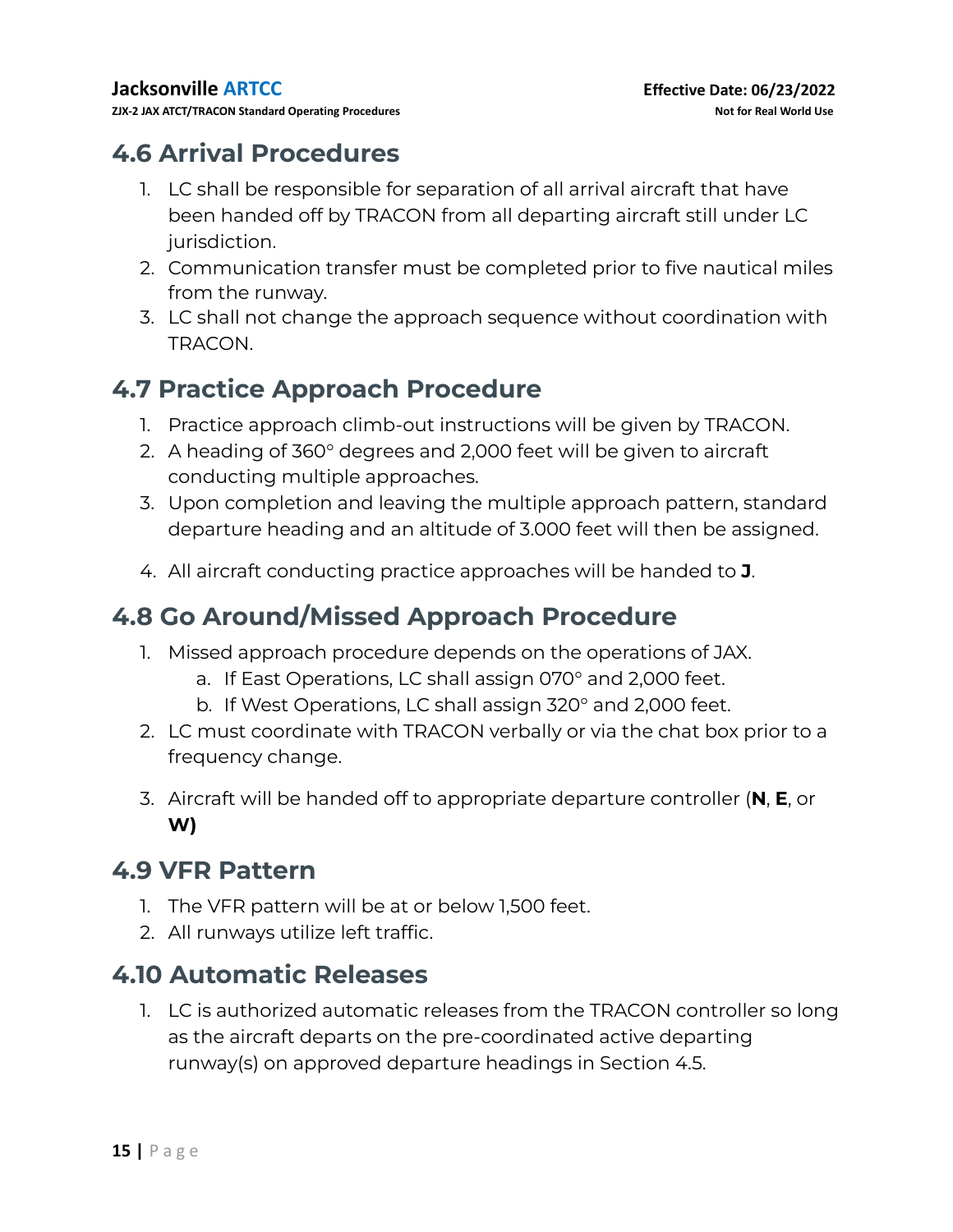**ZJX-2 JAX ATCT/TRACON Standard Operating Procedures Not for Real World Use**

- 2. In order for automatic releases to be authorized, procedures in Section 4.4 and 4.6 of this document shall be followed.
- 3. Departure releases must be obtained if automatic releases are suspended by TRACON.

### <span id="page-15-0"></span>**4.11 Visual Tower**

1. Jacksonville ATCT is a visual/VFR tower and shall not initiate or accept any radar handoffs and shall not initiate control/start track on any target.

### <span id="page-15-1"></span>**4.12 ATIS**

1. LC shall manage the ATIS for KJAX.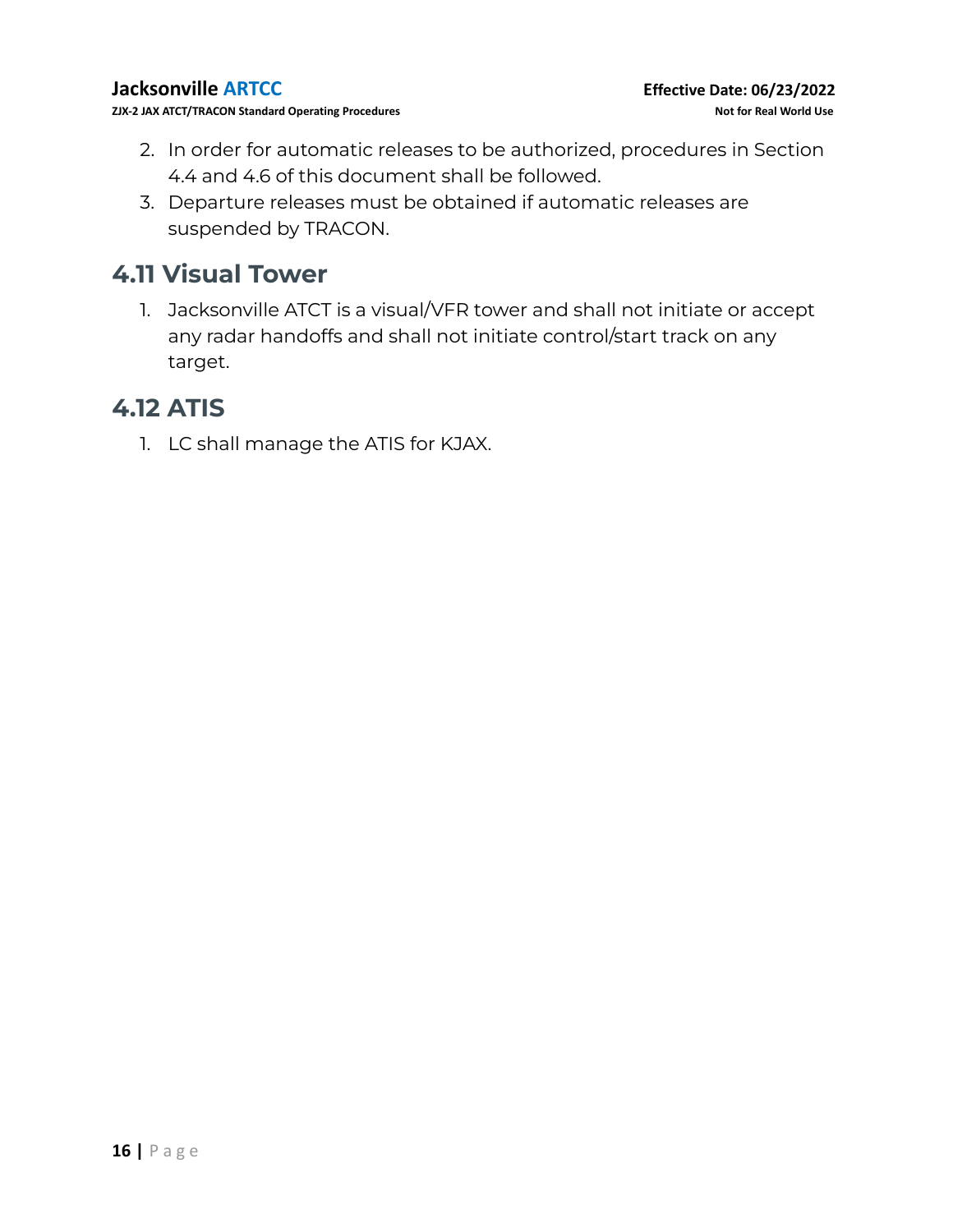### **CHAPTER 5. TRACON**

### <span id="page-16-1"></span><span id="page-16-0"></span>**5.1 Sector Table**

- 1. Below is the sector table for the JAX TRACON.
- 2. **Bold/asterisk** indicates the sectors used when JAX TRACON is in the "combined" configuration.

| <b>Sector</b> | <b>Sector Name</b> | <b>Callsign</b>  | <b>Relief</b> | <b>Symbol</b> | <b>Frequency</b> |
|---------------|--------------------|------------------|---------------|---------------|------------------|
| $N^*$         | <b>North</b>       | <b>JAX_N_APP</b> | <b>IN</b>     | 3N            | 127.000          |
| W             | West               | JAX_W_APP        | <b>IW</b>     | 3W            | 127.770          |
| E             | East               | JAX_E_APP        | 1E            | 3E            | 132.770          |
| R             | Arrival            | JAX_R_APP        | 1R            | 3R            | 119.000          |
| J             | Final              | JAX_J_APP        | כו            | 3J            | 119.850          |
| S             | Satellite          | JAX_S_APP        | 1S            | 3S            | 120.750          |
| V             | <b>Vitts</b>       | JAX V APP        | 1V            | 3V            | 118.600          |

#### **Table 7. JAX TRACON Sectors**

### <span id="page-16-2"></span>**5.3 Sectorization Description**

- 1. The primary "combined" radar position shall be **N**. No other sectors shall be staffed until the "combined" position is already in use.
- 2. Once **N** is in use, **N** may delegate a portion of its airspace to **W**, **E**, **R**, **J**, **S**, or **V** depending on traffic volume in each sector.
- <span id="page-16-3"></span>3. Unless otherwise coordinated, areas of jurisdiction for the **N**, **W**, **E**, **R**, **J**, **S**, and **V** sectors are depicted in Section 5.4.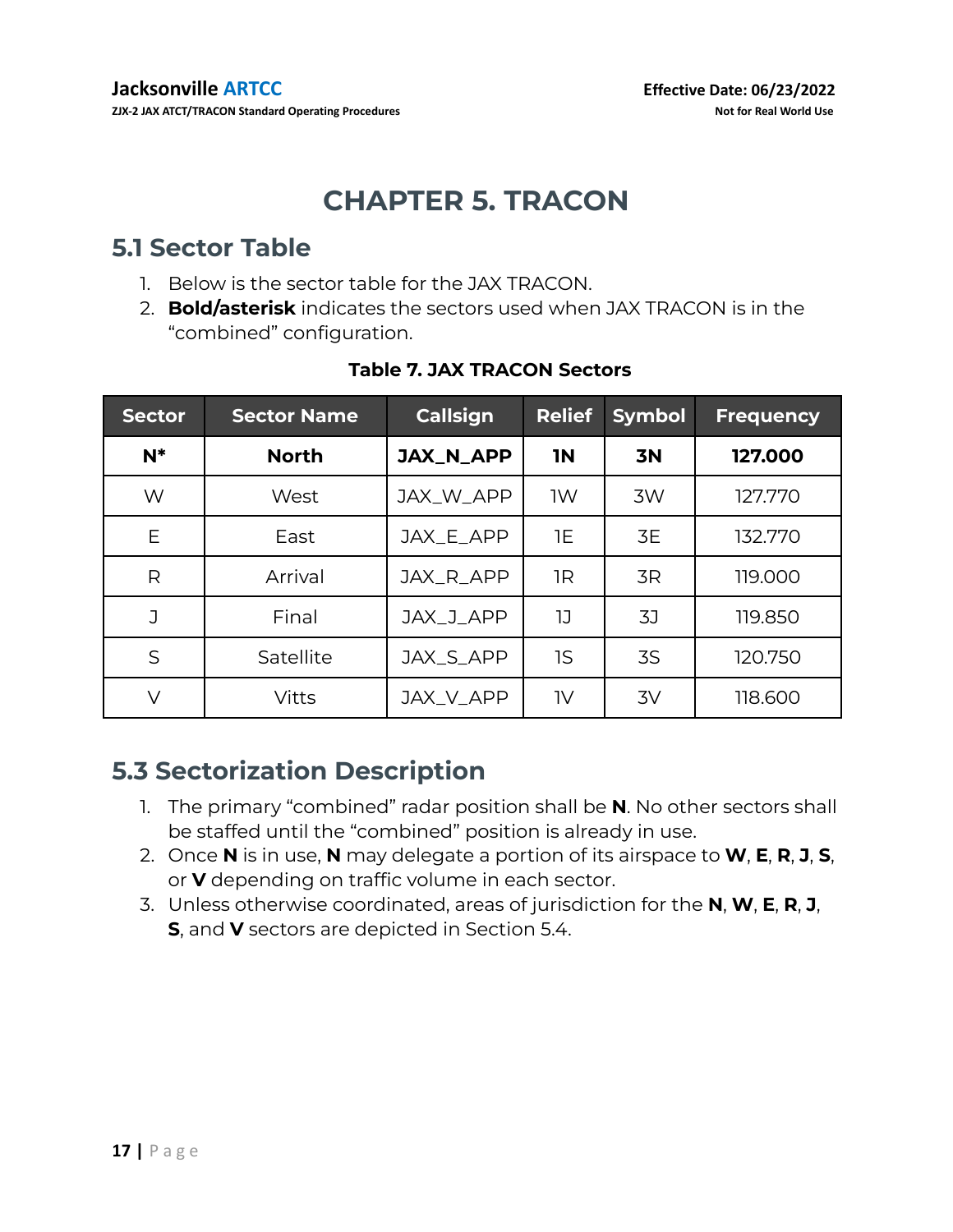**ZJX-2 JAX ATCT/TRACON Standard Operating Procedures Not for Real World Use**

### **5.4 Airspace Diagrams**

#### **5.4.1 Jacksonville TRACON, East Operations**

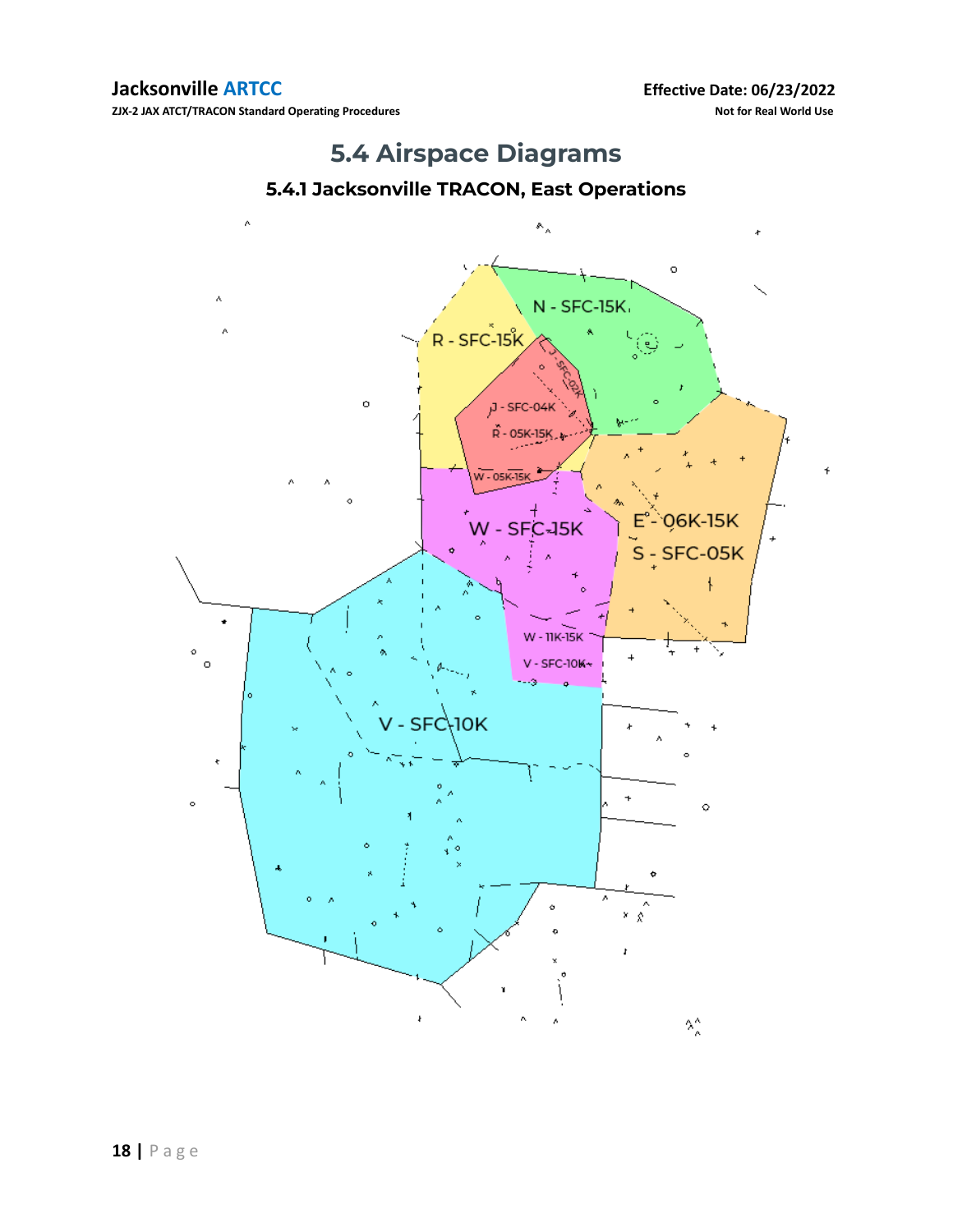

#### **5.4.2 Jacksonville TRACON, West Operations**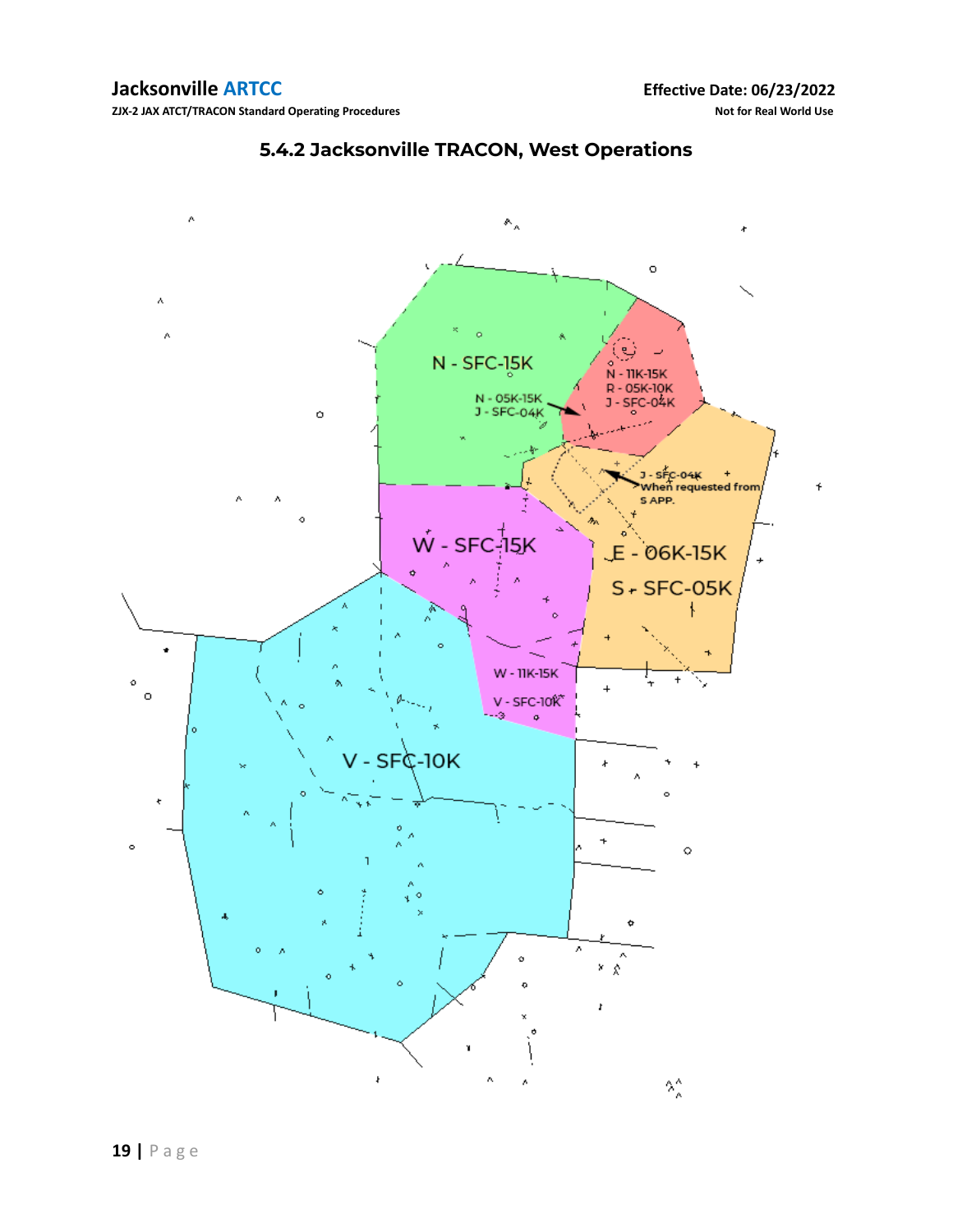### <span id="page-19-0"></span>**5.5 General Procedures**

#### <span id="page-19-1"></span>**5.5.1 VFR Aircraft**

- 1. VFR aircraft entering the Class Charlie airspace shall be given a discrete beacon code.
- 2. If an aircraft departs from JAX and does not request a flight following, the aircraft will be handed off from LC to TRACON and released to UNICOM once clear of the Class C.

### <span id="page-19-2"></span>**5.5.2 Handoffs and Radar Tracking**

- 1. Jacksonville ATCT is a VFR tower. No radar handoffs shall be initiated to LC. Inbound notification of aircraft shall be delivered via a point out.
- 2. TRACON controllers shall not drop track on any arriving aircraft. This allows a controller to maintain radar identification during a missed approach.

#### <span id="page-19-3"></span>**5.5.3 Releases and Rolling Calls**

- 1. TRACON sectors give automatic releases to all departures from Jacksonville ATCT when departures follow the standard departure procedures as specified in this document.
- 2. All other airports within TRACON's boundaries shall request a release for all departures. Upon approval of the release, the release shall be good for five minutes.
- 3. Upon issuance of the takeoff clearance, a departure message shall be sent to the appropriate departure sector. This can be accomplished non-verbally by the LC ensuring the aircraft is squawking the appropriate code and mode C is enabled when airborne.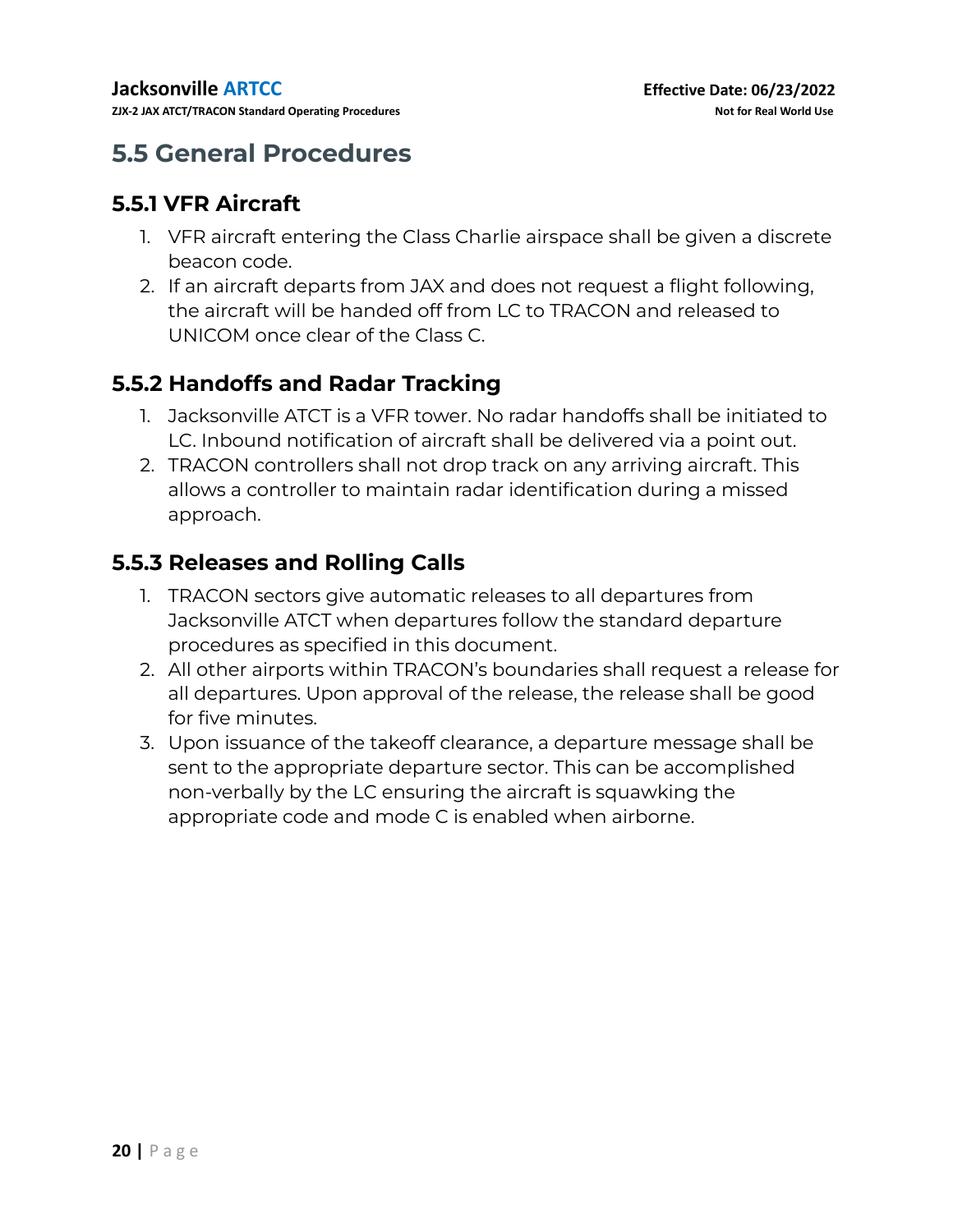#### <span id="page-20-0"></span>**5.5.4 Departure Procedures**

- 1. During East Flow, Turbojets that are west or southwest bound should be vectored counterclockwise north of KJAX.
- 2. During West Flow, Turbojets that are northeast bound should be vectored clockwise north of KJAX.
- 3. Ensure departures are on course as soon as practical and climbing to the top of airspace before handoff to ZJX En Route unless otherwise coordinated.
- 4. Aircraft shall be climbed to 15,000 feet or their cruise altitude, whichever is lower in sectors **N**,**R**,**E**,and **W**.
- 5. Forward departure instructions to LC for aircraft executing practice missed approaches.
- 6. Provide airspace for automatic departures and radar final.
- 7. Provide airspace for missed approach on all runways.

#### <span id="page-20-1"></span>**5.5.5 Arrival Procedures**

- 1. Communications transfer of arriving aircraft to LC must be accomplished no later than five nautical miles from the end of the arrival runway.
- 2. When simultaneous approaches are being conducted on converging runways, LC is responsible for ensuring runway separation. However, TRACON must provide enough spacing to minimize the possibility of a go-around.
- 3. Coordinate with LC for any aircraft conducting approaches to other runways than the active arrival runway(s) in use.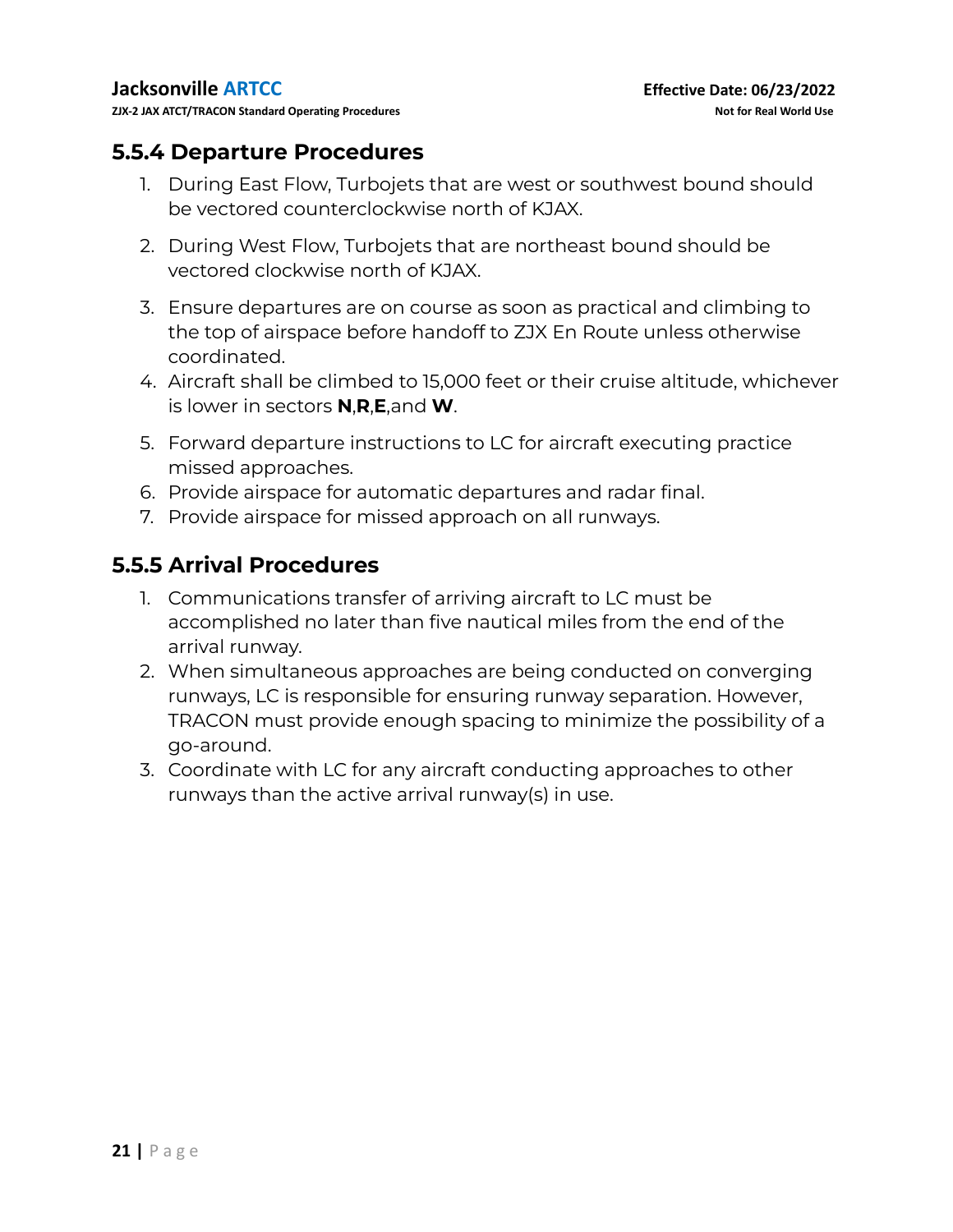#### <span id="page-21-0"></span>**5.6 Sector Procedures**

### <span id="page-21-1"></span>**5.6.1 North (N) Area**

- 1. Responsibilities
	- a. Provide overflight services and initial approach sequence to aircraft landing in the Jacksonville ATCT airspace. This includes the LUNNI# STAR in east flow and the LUNNI#, OHDEA#, MARQO# and AMG# STARs in west flow.
- 2. Departure Procedures
	- a. East Flow
		- i. Responsible for aircraft on the ARNEY# and CROSBY# SID, and other non-RVAV NW and NE bound departures.
		- ii. If on the JETIN# SID or westbound on the JAX# SID, aircraft shall be transferred as soon as practical to **R** if online.
	- b. West Flow
		- i. Responsible for aircraft on the ARNEY# , CROSBY# and JETIN#.CAPPS SID, and other non-RVAV NW and NE bound departures.

#### <span id="page-21-2"></span>**5.6.2 Arrival (R) Area**

- 3. Responsibilities
	- a. Provide overflight services and initial approach sequence to aircraft landing in the Jacksonville ATCT airspace. This includes the MARQO#, OHDEA#, AMG# in east flow and LUNNI# STAR after transfer from **N** in west flow.
- 4. Departure Procedures
	- a. Responsible for aircraft on the JETIN#.CAPPS SID, the JETIN#.JAYJA SID during east flow, and other non-RVAV west bound departures after transfer from **N.**

### <span id="page-21-3"></span>**5.6.3 East (E) Area**

- 1. Responsibilities
	- a. Provide overflight services and approach sequence to airports landing in the Jacksonville ATCT airspace. This includes the HOTAR# STAR and primarily satellite field arrivals.
- 2. Departure Procedures
	- a. **E** has authorization for airspace penetration with **S** for southern departures from JAX for climbs and turns. **E** assumes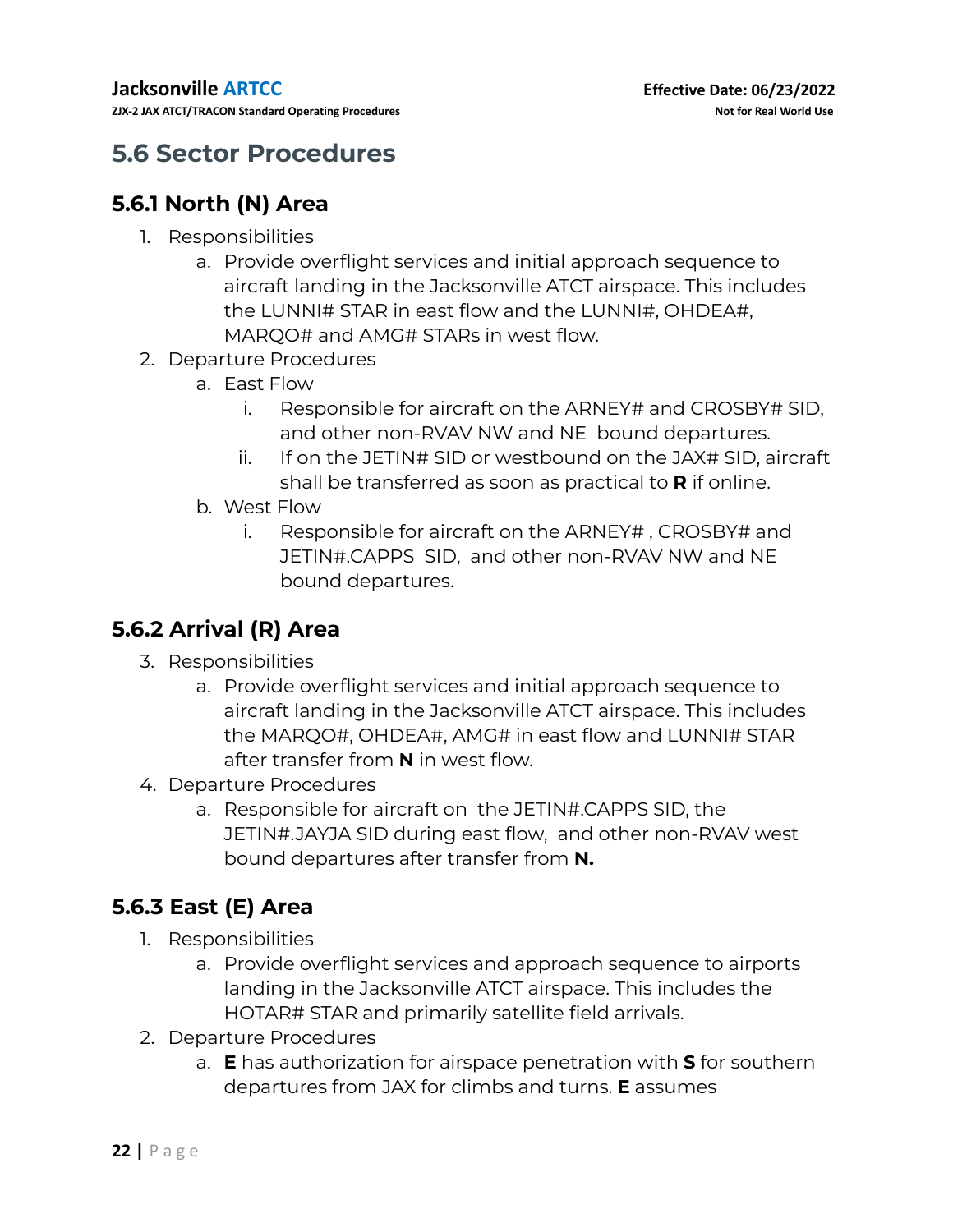responsibility for separation from other traffic and must not interfere with **S** operations. This sector is responsible for the SAWGY# and EXBOX# SIDs.

- 3. Arrival Procedures
	- a. **J** has control for turns and descent at or below 5,000 feet and within 10 miles of **E** airspace.
	- b. **E** shall provide final approaches to JAX for Runway 32 when **J** is not staffed.

### <span id="page-22-0"></span>**5.6.4 West (W) Area**

- 5. Responsibilities
	- a. Provide overflight services and approach sequence to aircraft landing in the Jacksonville ATCT airspace. This includes the TEBOW# STAR.
- 6. Departure Procedures
	- a. Responsible for aircraft on the JETTIN#.JAYJA during west flow.
	- b. **W** is also responsible for arrival/departures from VQQ, and responsible for conducting arrivals into NIP when NIP is east, as well as departures when NIP is west.

### <span id="page-22-1"></span>**5.6.5 Final (J) Sector**

- 1. Responsibilities
	- a. **J** shall provide overflight service, arrival sequence, and departure sequence to airports within **J**'s airspace.
- 2. Arrival Procedures
	- a. **J** shall retain responsibility for separation between successive instrument approaches.
	- b. **J** has control for turns and descent of aircraft at or below 5,000 feet and within 10 miles of **J** airspace when handed off adjacent sectors.
	- c. When JAX is in west operations, **J** may coordinate with **E** for the "32 final" airspace as depicted in Figure 4.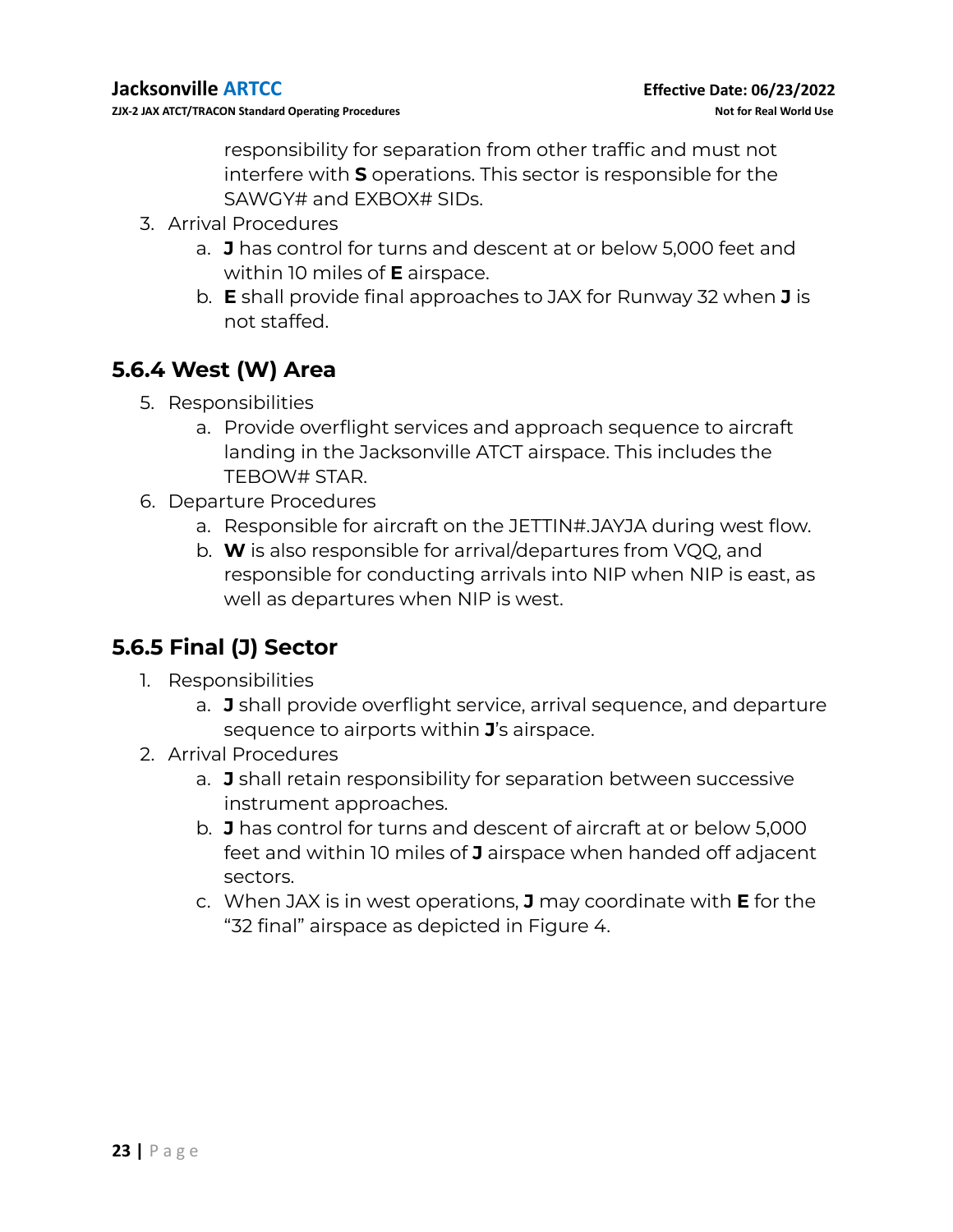### <span id="page-23-0"></span>**5.6.6 Satellite (S) Sector**

- 1. Responsibilities
	- a. **S** is a low-level arrival sector for CRG, NRB, and SGJ.
	- b. **S** shall provide overflight service, arrival sequence, and departure sequence to airports within **S**'s airspace.
- 2. Departure Procedures
	- a. **S** serves as the initial departure controller for all airports within its boundaries except for JAX.
	- b. Ensure all departures are on course as soon as practical.
	- c. Aircraft shall be climbed to 5,000 or less (if filed) and handed off to the appropriate sector.
	- d. The JAX final and departure corridors shall be protected from northbound departures from **S**. Traffic should be routed around or above the final and departure corridors.
	- e. For departures from JAX, **S** has authorization for airspace penetration for climbs and turns. **S** assumes responsibilities for separation, but **S** maintains responsibility for issuing appropriate traffic information.
	- f. **S** is responsible for conducting departures from NIP when NIP is in east operation.
- 3. Arrival Procedures
	- a. During JAX west operations, **S** is responsible for sequencing arrivals to Runway 32 unless the "32 Final" has been released to **S**.
	- b. The St. Augustine Shelf Airspace (Figure 5) may be activated when necessary due to traffic. Coordinate with DAB\_APP or JAX\_CTR for use of this shelf airspace.
	- c. **S** is responsible for conducting approaches into NIP when NIP is in west operation.